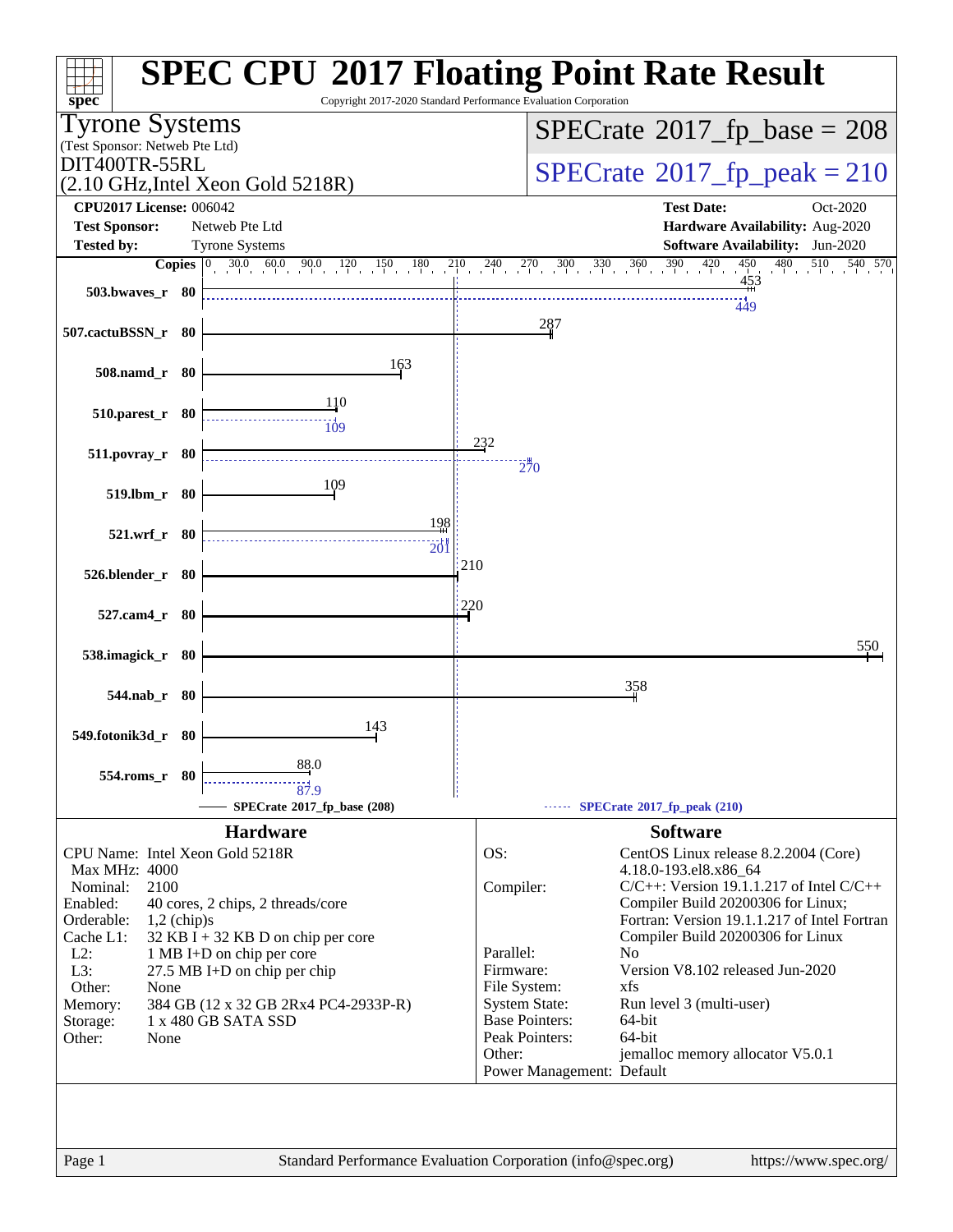Copyright 2017-2020 Standard Performance Evaluation Corporation

### Tyrone Systems

(Test Sponsor: Netweb Pte Ltd)

(2.10 GHz,Intel Xeon Gold 5218R)

# $SPECTate$ <sup>®</sup>[2017\\_fp\\_base =](http://www.spec.org/auto/cpu2017/Docs/result-fields.html#SPECrate2017fpbase) 208

## $\text{DIT400TR-55RL}$ <br>(2.10 GHz Intel Xeon Gold 5218R)  $\text{SPECrate}$  $\text{SPECrate}$  $\text{SPECrate}$ <sup>®</sup>[2017\\_fp\\_peak = 2](http://www.spec.org/auto/cpu2017/Docs/result-fields.html#SPECrate2017fppeak)10

**[CPU2017 License:](http://www.spec.org/auto/cpu2017/Docs/result-fields.html#CPU2017License)** 006042 **[Test Date:](http://www.spec.org/auto/cpu2017/Docs/result-fields.html#TestDate)** Oct-2020 **[Test Sponsor:](http://www.spec.org/auto/cpu2017/Docs/result-fields.html#TestSponsor)** Netweb Pte Ltd **[Hardware Availability:](http://www.spec.org/auto/cpu2017/Docs/result-fields.html#HardwareAvailability)** Aug-2020 **[Tested by:](http://www.spec.org/auto/cpu2017/Docs/result-fields.html#Testedby)** Tyrone Systems **[Software Availability:](http://www.spec.org/auto/cpu2017/Docs/result-fields.html#SoftwareAvailability)** Jun-2020

### **[Results Table](http://www.spec.org/auto/cpu2017/Docs/result-fields.html#ResultsTable)**

|                                        | <b>Base</b>   |                |       |                |            | <b>Peak</b>    |       |               |                |              |                |              |                |              |
|----------------------------------------|---------------|----------------|-------|----------------|------------|----------------|-------|---------------|----------------|--------------|----------------|--------------|----------------|--------------|
| <b>Benchmark</b>                       | <b>Copies</b> | <b>Seconds</b> | Ratio | <b>Seconds</b> | Ratio      | <b>Seconds</b> | Ratio | <b>Copies</b> | <b>Seconds</b> | <b>Ratio</b> | <b>Seconds</b> | <b>Ratio</b> | <b>Seconds</b> | <b>Ratio</b> |
| 503.bwayes_r                           | 80            | 1772           | 453   | 1761           | 455        | 1782           | 450   | 80            | 1787           | 449          | 1789           | 448          | 1786           | 449          |
| 507.cactuBSSN r                        | 80            | 353            | 287   | 353            | 287        | 350            | 289   | 80            | 353            | 287          | 353            | 287          | 350            | 289          |
| $508$ .namd_r                          | 80            | 465            | 164   | 465            | 163        | 465            | 163   | 80            | 465            | 164          | 465            | 163          | 465            | 163          |
| $510.parest_r$                         | 80            | 1889           | 111   | 1899           | <b>110</b> | 1904           | 110   | 80            | 1914           | 109          | <u> 1914</u>   | 109          | 1907           | 110          |
| 511.povray_r                           | 80            | 804            | 232   | 804            | 232        | 802            | 233   | 80            | 690            | 271          | 692            | <b>270</b>   | 696            | 268          |
| 519.1bm r                              | 80            | 779            | 108   | 775            | 109        | 774            | 109   | 80            | 779            | 108          | 775            | 109          | 774            | 109          |
| $521$ .wrf r                           | 80            | 903            | 198   | 912            | 197        | 892            | 201   | 80            | 908            | 197          | 884            | 203          | 891            | <b>201</b>   |
| 526.blender r                          | 80            | 579            | 210   | 580            | 210        | 578            | 211   | 80            | 579            | 210          | 580            | 210          | 578            | 211          |
| 527.cam4 r                             | 80            | 637            | 220   | 635            | 220        | 639            | 219   | 80            | 637            | 220          | 635            | 220          | 639            | 219          |
| 538.imagick_r                          | 80            | 362            | 550   | 363            | 549        | 354            | 562   | 80            | 362            | 550          | 363            | 549          | 354            | 562          |
| 544.nab r                              | 80            | 378            | 356   | 376            | 358        | 376            | 358   | 80            | 378            | 356          | 376            | 358          | 376            | 358          |
| 549.fotonik3d_r                        | 80            | 2179           | 143   | 2176           | 143        | 2183           | 143   | 80            | 2179           | <u>143</u>   | 2176           | 143          | 2183           | 143          |
| 554.roms r                             | 80            | 1437           | 88.5  | 1447           | 87.9       | 1444           | 88.0  | 80            | 1447           | 87.9         | 1446           | 87.9         | 1443           | 88.1         |
| $SPECrate$ <sup>®</sup> 2017_fp_base = |               | 208            |       |                |            |                |       |               |                |              |                |              |                |              |

**[SPECrate](http://www.spec.org/auto/cpu2017/Docs/result-fields.html#SPECrate2017fppeak)[2017\\_fp\\_peak =](http://www.spec.org/auto/cpu2017/Docs/result-fields.html#SPECrate2017fppeak) 210**

Results appear in the [order in which they were run.](http://www.spec.org/auto/cpu2017/Docs/result-fields.html#RunOrder) Bold underlined text [indicates a median measurement.](http://www.spec.org/auto/cpu2017/Docs/result-fields.html#Median)

### **[Submit Notes](http://www.spec.org/auto/cpu2017/Docs/result-fields.html#SubmitNotes)**

 The numactl mechanism was used to bind copies to processors. The config file option 'submit' was used to generate numactl commands to bind each copy to a specific processor. For details, please see the config file.

### **[Operating System Notes](http://www.spec.org/auto/cpu2017/Docs/result-fields.html#OperatingSystemNotes)**

Stack size set to unlimited using "ulimit -s unlimited"

### **[Environment Variables Notes](http://www.spec.org/auto/cpu2017/Docs/result-fields.html#EnvironmentVariablesNotes)**

Environment variables set by runcpu before the start of the run: LD\_LIBRARY\_PATH = "/home/cpu2017/lib/intel64:/home/cpu2017/je5.0.1-64" MALLOC\_CONF = "retain:true"

### **[General Notes](http://www.spec.org/auto/cpu2017/Docs/result-fields.html#GeneralNotes)**

 Binaries compiled on a system with 2x Intel Xeon 4214R CPU + 384 GB RAM memory using Centos 8.2 x86\_64 Transparent Huge Pages enabled by default Prior to runcpu invocation Filesystem page cache synced and cleared with: sync; echo 3> /proc/sys/vm/drop\_caches

**(Continued on next page)**

| Page 2<br>Standard Performance Evaluation Corporation (info@spec.org)<br>https://www.spec.org/ |
|------------------------------------------------------------------------------------------------|
|------------------------------------------------------------------------------------------------|

**[spec](http://www.spec.org/)**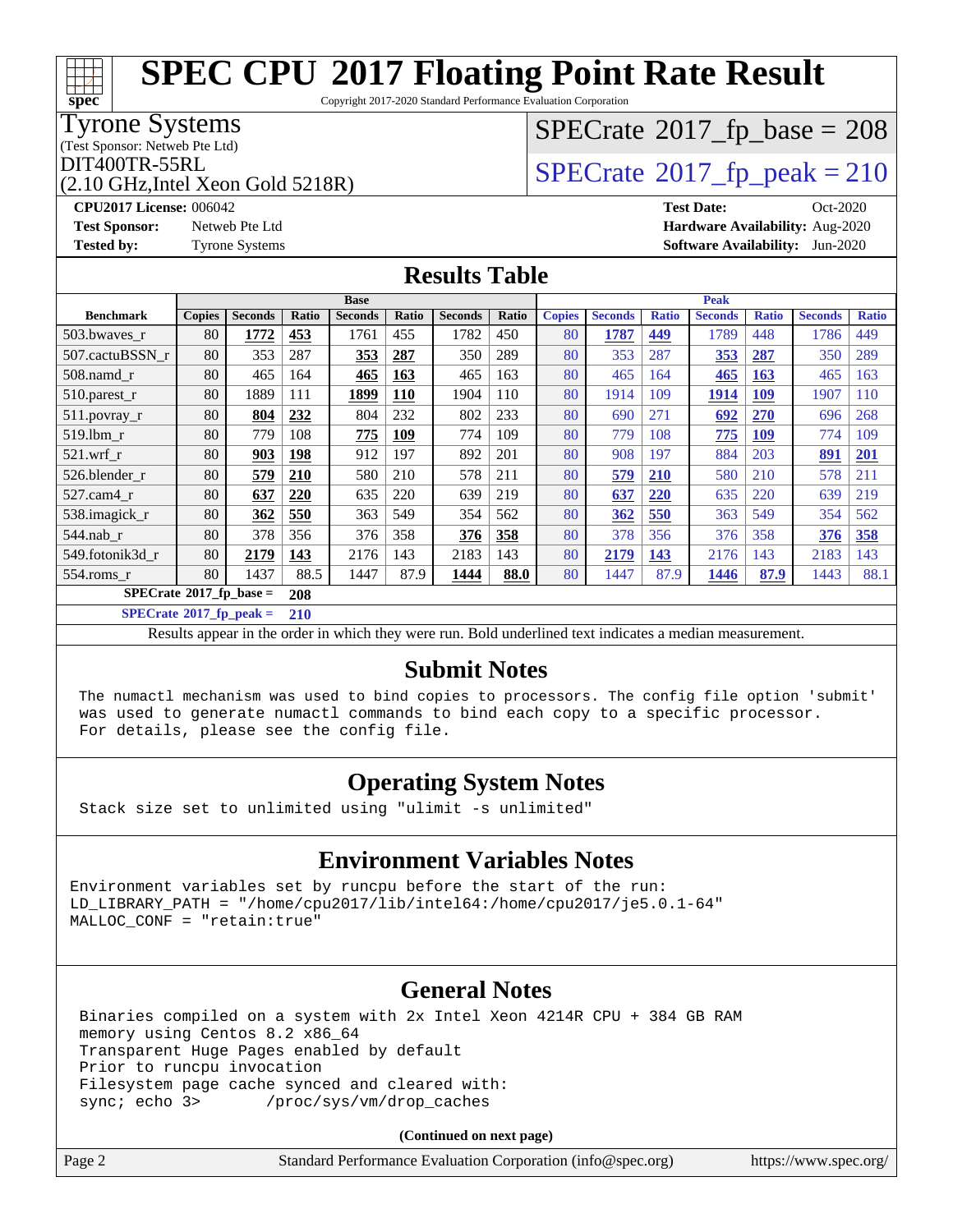Copyright 2017-2020 Standard Performance Evaluation Corporation

(Test Sponsor: Netweb Pte Ltd) Tyrone Systems

**[spec](http://www.spec.org/)**

 $\pm\pm\prime$ 

 $SPECrate$ <sup>®</sup>[2017\\_fp\\_base =](http://www.spec.org/auto/cpu2017/Docs/result-fields.html#SPECrate2017fpbase) 208

(2.10 GHz,Intel Xeon Gold 5218R)

DIT400TR-55RL<br>(2.10 GHz Intel Xeon Gold 5218R) [SPECrate](http://www.spec.org/auto/cpu2017/Docs/result-fields.html#SPECrate2017fppeak)®[2017\\_fp\\_peak = 2](http://www.spec.org/auto/cpu2017/Docs/result-fields.html#SPECrate2017fppeak)10

**[CPU2017 License:](http://www.spec.org/auto/cpu2017/Docs/result-fields.html#CPU2017License)** 006042 **[Test Date:](http://www.spec.org/auto/cpu2017/Docs/result-fields.html#TestDate)** Oct-2020

#### **[Test Sponsor:](http://www.spec.org/auto/cpu2017/Docs/result-fields.html#TestSponsor)** Netweb Pte Ltd **[Hardware Availability:](http://www.spec.org/auto/cpu2017/Docs/result-fields.html#HardwareAvailability)** Aug-2020 **[Tested by:](http://www.spec.org/auto/cpu2017/Docs/result-fields.html#Testedby)** Tyrone Systems **[Software Availability:](http://www.spec.org/auto/cpu2017/Docs/result-fields.html#SoftwareAvailability)** Jun-2020

### **[General Notes \(Continued\)](http://www.spec.org/auto/cpu2017/Docs/result-fields.html#GeneralNotes)**

| runcpu command invoked through numactl i.e.:      |                                                                                                  |
|---------------------------------------------------|--------------------------------------------------------------------------------------------------|
| numactl --interleave=all runcpu <etc></etc>       | NA: The test sponsor attests, as of date of publication, that CVE-2017-5754 (Meltdown)           |
|                                                   | is mitigated in the system as tested and documented.                                             |
|                                                   | Yes: The test sponsor attests, as of date of publication, that CVE-2017-5753 (Spectre variant 1) |
|                                                   | is mitigated in the system as tested and documented.                                             |
|                                                   | Yes: The test sponsor attests, as of date of publication, that CVE-2017-5715 (Spectre variant 2) |
| jemalloc, a general purpose malloc implementation | is mitigated in the system as tested and documented.                                             |
|                                                   | built with the RedHat Enterprise 7.5, and the system compiler gcc 4.8.5                          |
|                                                   | sources available from jemalloc.net or https://github.com/jemalloc/jemalloc/releases             |
|                                                   |                                                                                                  |
|                                                   | <b>Platform Notes</b>                                                                            |
|                                                   |                                                                                                  |
| Sysinfo program /home/cpu2017/bin/sysinfo         | Rev: r6365 of 2019-08-21 295195f888a3d7edble6e46a485a0011                                        |
|                                                   | running on localhost.localdomain Fri Oct 9 11:37:51 2020                                         |
|                                                   |                                                                                                  |
|                                                   | SUT (System Under Test) info as seen by some common utilities.                                   |
| For more information on this section, see         |                                                                                                  |
|                                                   | https://www.spec.org/cpu2017/Docs/config.html#sysinfo                                            |
| From /proc/cpuinfo                                |                                                                                                  |
|                                                   | model name: $Intel(R)$ Xeon $(R)$ Gold 5218R CPU @ 2.10GHz                                       |
| 2 "physical id"s (chips)                          |                                                                                                  |
| 80 "processors"                                   |                                                                                                  |
|                                                   | cores, siblings (Caution: counting these is hw and system dependent. The following               |
| cpu cores : 20                                    | excerpts from /proc/cpuinfo might not be reliable. Use with caution.)                            |
| siblings : 40                                     |                                                                                                  |
|                                                   | physical 0: cores 0 1 2 3 4 8 9 10 11 12 16 17 18 19 20 24 25 26 27 28                           |
|                                                   | physical 1: cores 0 1 2 3 4 8 9 10 11 12 16 17 18 19 20 24 25 26 27 28                           |
|                                                   |                                                                                                  |
| From 1scpu:<br>Architecture:                      | $x86\_64$                                                                                        |
| CPU op-mode(s): $32-bit, 64-bit$                  |                                                                                                  |
| Byte Order:                                       | Little Endian                                                                                    |
| CPU(s):                                           | 80                                                                                               |
| On-line CPU(s) list: $0-79$                       |                                                                                                  |
| Thread(s) per core:                               | 2                                                                                                |
| $Core(s)$ per socket:<br>Socket(s):               | 20<br>2                                                                                          |
| NUMA node(s):                                     | 2                                                                                                |
| Vendor ID:                                        | GenuineIntel                                                                                     |
| CPU family:                                       | 6                                                                                                |
|                                                   |                                                                                                  |
|                                                   | (Continued on next page)                                                                         |
| Page 3                                            | Standard Performance Evaluation Corporation (info@spec.org)<br>https://www.spec.org/             |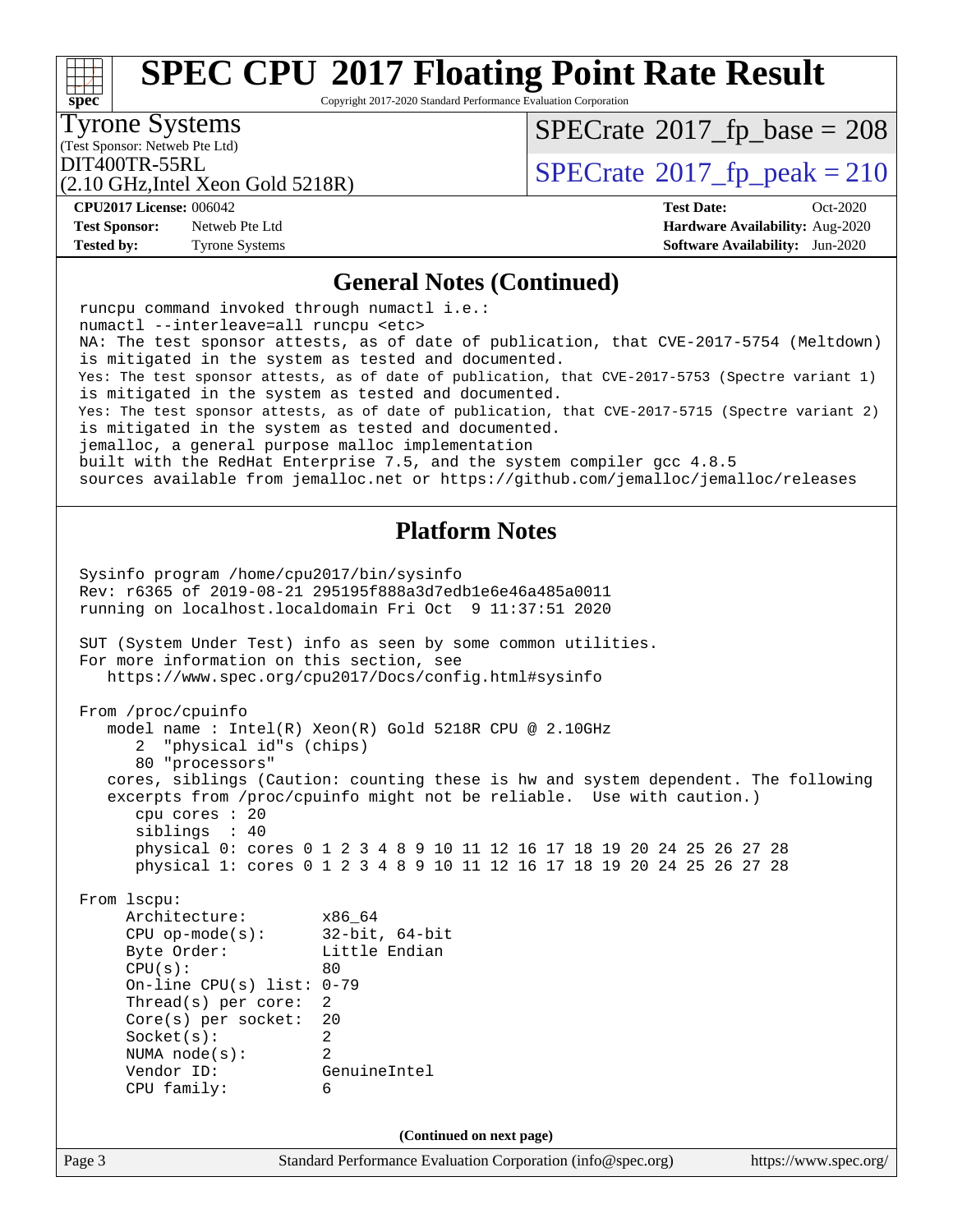Copyright 2017-2020 Standard Performance Evaluation Corporation

Tyrone Systems

**[spec](http://www.spec.org/)**

(Test Sponsor: Netweb Pte Ltd)

 $SPECrate$ <sup>®</sup>[2017\\_fp\\_base =](http://www.spec.org/auto/cpu2017/Docs/result-fields.html#SPECrate2017fpbase) 208

(2.10 GHz,Intel Xeon Gold 5218R)

DIT400TR-55RL<br> $(2.10 \text{ GHz Intel Xeon Gold 5218R})$  [SPECrate](http://www.spec.org/auto/cpu2017/Docs/result-fields.html#SPECrate2017fppeak)®[2017\\_fp\\_peak = 2](http://www.spec.org/auto/cpu2017/Docs/result-fields.html#SPECrate2017fppeak)10

**[CPU2017 License:](http://www.spec.org/auto/cpu2017/Docs/result-fields.html#CPU2017License)** 006042 **[Test Date:](http://www.spec.org/auto/cpu2017/Docs/result-fields.html#TestDate)** Oct-2020 **[Test Sponsor:](http://www.spec.org/auto/cpu2017/Docs/result-fields.html#TestSponsor)** Netweb Pte Ltd **[Hardware Availability:](http://www.spec.org/auto/cpu2017/Docs/result-fields.html#HardwareAvailability)** Aug-2020 **[Tested by:](http://www.spec.org/auto/cpu2017/Docs/result-fields.html#Testedby)** Tyrone Systems **[Software Availability:](http://www.spec.org/auto/cpu2017/Docs/result-fields.html#SoftwareAvailability)** Jun-2020

### **[Platform Notes \(Continued\)](http://www.spec.org/auto/cpu2017/Docs/result-fields.html#PlatformNotes)**

| Page 4                                       | Standard Performance Evaluation Corporation (info@spec.org)                                                                                                                                                                                                                                                            | https://www.spec.org/ |
|----------------------------------------------|------------------------------------------------------------------------------------------------------------------------------------------------------------------------------------------------------------------------------------------------------------------------------------------------------------------------|-----------------------|
|                                              | (Continued on next page)                                                                                                                                                                                                                                                                                               |                       |
| From /proc/meminfo                           |                                                                                                                                                                                                                                                                                                                        |                       |
| 21<br>10<br>1:                               |                                                                                                                                                                                                                                                                                                                        |                       |
| 0:<br>10<br>21                               |                                                                                                                                                                                                                                                                                                                        |                       |
| node<br>1<br>0                               |                                                                                                                                                                                                                                                                                                                        |                       |
| node distances:                              |                                                                                                                                                                                                                                                                                                                        |                       |
| node 1 free: 176122 MB                       |                                                                                                                                                                                                                                                                                                                        |                       |
| node 1 size: 193499 MB                       |                                                                                                                                                                                                                                                                                                                        |                       |
| 65 66 67 68 69 70 71 72 73 74 75 76 77 78 79 | node 1 cpus: 20 21 22 23 24 25 26 27 28 29 30 31 32 33 34 35 36 37 38 39 60 61 62 63 64                                                                                                                                                                                                                                |                       |
| node 0 free: 169281 MB                       |                                                                                                                                                                                                                                                                                                                        |                       |
| node 0 size: 192103 MB                       |                                                                                                                                                                                                                                                                                                                        |                       |
| 48 49 50 51 52 53 54 55 56 57 58 59          |                                                                                                                                                                                                                                                                                                                        |                       |
|                                              | node 0 cpus: 0 1 2 3 4 5 6 7 8 9 10 11 12 13 14 15 16 17 18 19 40 41 42 43 44 45 46 47                                                                                                                                                                                                                                 |                       |
| $available: 2 nodes (0-1)$                   |                                                                                                                                                                                                                                                                                                                        |                       |
| physical chip.                               |                                                                                                                                                                                                                                                                                                                        |                       |
|                                              | From numactl --hardware WARNING: a numactl 'node' might or might not correspond to a                                                                                                                                                                                                                                   |                       |
| cache size : 28160 KB                        |                                                                                                                                                                                                                                                                                                                        |                       |
| /proc/cpuinfo cache data                     |                                                                                                                                                                                                                                                                                                                        |                       |
|                                              | cqm mpx rdt_a avx512f avx512dq rdseed adx smap clflushopt clwb intel_pt avx512cd<br>avx512bw avx512vl xsaveopt xsavec xgetbvl xsaves cqm_llc cqm_occup_llc cqm_mbm_total<br>cqm_mbm_local dtherm ida arat pln pts hwp hwp_act_window hwp_epp hwp_pkg_req pku<br>ospke avx512_vnni md_clear flush_l1d arch_capabilities |                       |
|                                              | flexpriority ept vpid fsgsbase tsc_adjust bmil hle avx2 smep bmi2 erms invpcid rtm                                                                                                                                                                                                                                     |                       |
|                                              | invpcid single intel ppin ssbd mba ibrs ibpb stibp ibrs enhanced tpr shadow vnmi                                                                                                                                                                                                                                       |                       |
|                                              | avx f16c rdrand lahf_lm abm 3dnowprefetch cpuid_fault epb cat_13 cdp_13                                                                                                                                                                                                                                                |                       |
|                                              | xtpr pdcm pcid dca sse4_1 sse4_2 x2apic movbe popcnt tsc_deadline_timer aes xsave                                                                                                                                                                                                                                      |                       |
|                                              | lm constant_tsc art arch_perfmon pebs bts rep_good nopl xtopology nonstop_tsc cpuid<br>aperfmperf pni pclmulqdq dtes64 monitor ds_cpl vmx smx est tm2 ssse3 sdbg fma cx16                                                                                                                                              |                       |
|                                              | pat pse36 clflush dts acpi mmx fxsr sse sse2 ss ht tm pbe syscall nx pdpelgb rdtscp                                                                                                                                                                                                                                    |                       |
| Flags:                                       | fpu vme de pse tsc msr pae mce cx8 apic sep mtrr pge mca cmov                                                                                                                                                                                                                                                          |                       |
| NUMA $node1$ $CPU(s):$                       | 20-39,60-79                                                                                                                                                                                                                                                                                                            |                       |
| NUMA node0 CPU(s): 0-19,40-59                |                                                                                                                                                                                                                                                                                                                        |                       |
| L3 cache:                                    | 28160K                                                                                                                                                                                                                                                                                                                 |                       |
| $L2$ cache:                                  | 1024K                                                                                                                                                                                                                                                                                                                  |                       |
| Lli cache:                                   | 32K                                                                                                                                                                                                                                                                                                                    |                       |
| Lld cache:                                   | 32K                                                                                                                                                                                                                                                                                                                    |                       |
| Virtualization:                              | $VT - x$                                                                                                                                                                                                                                                                                                               |                       |
| BogoMIPS:                                    | 4200.00                                                                                                                                                                                                                                                                                                                |                       |
| CPU min MHz:                                 | 800.0000                                                                                                                                                                                                                                                                                                               |                       |
| CPU MHz:<br>CPU max MHz:                     | 820.161<br>4000.0000                                                                                                                                                                                                                                                                                                   |                       |
| Stepping:                                    | 7                                                                                                                                                                                                                                                                                                                      |                       |
| Model name:                                  | $Intel(R) Xeon(R) Gold 5218R CPU @ 2.10GHz$                                                                                                                                                                                                                                                                            |                       |
| Model:                                       | 85                                                                                                                                                                                                                                                                                                                     |                       |
|                                              |                                                                                                                                                                                                                                                                                                                        |                       |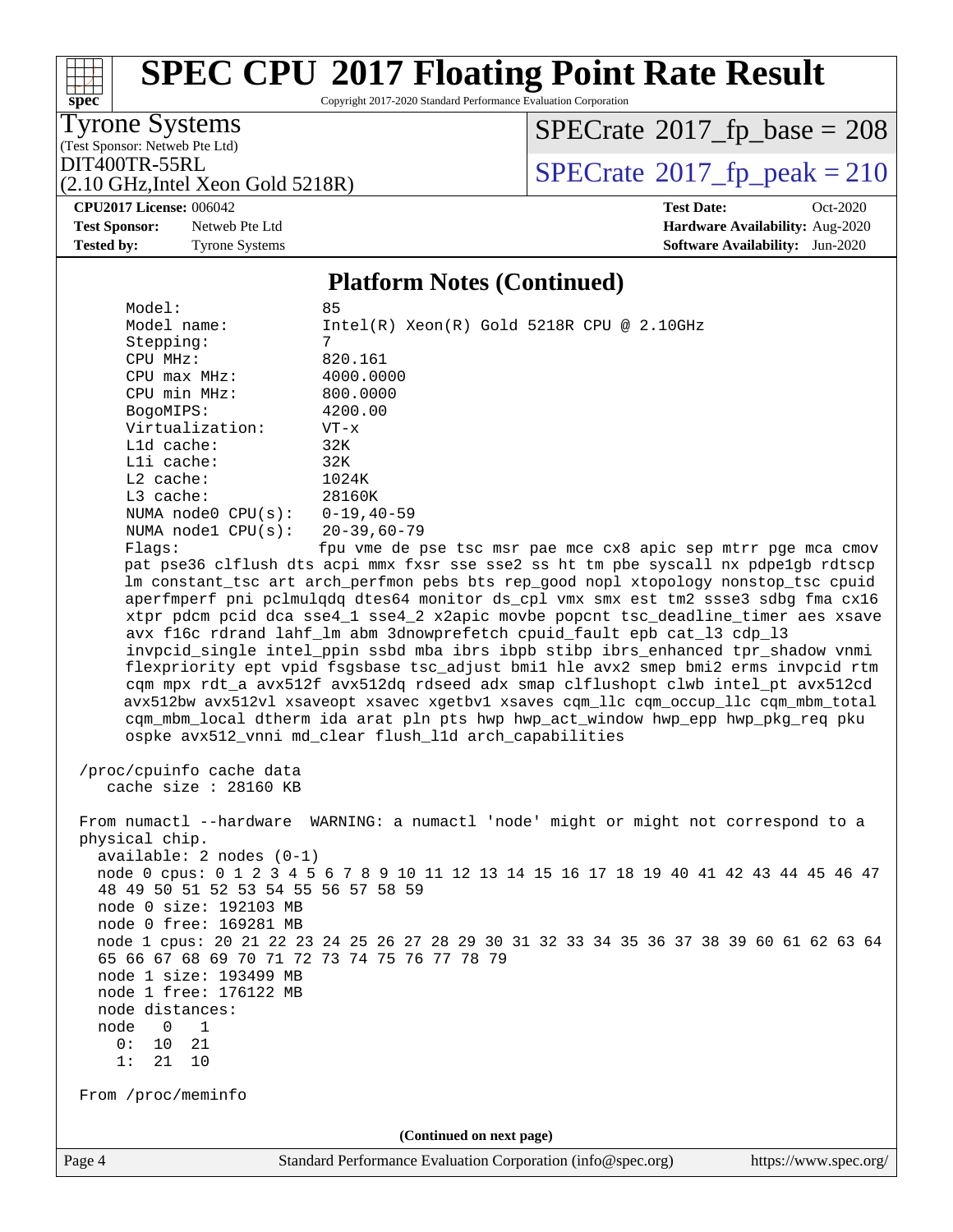#### **[spec](http://www.spec.org/) [SPEC CPU](http://www.spec.org/auto/cpu2017/Docs/result-fields.html#SPECCPU2017FloatingPointRateResult)[2017 Floating Point Rate Result](http://www.spec.org/auto/cpu2017/Docs/result-fields.html#SPECCPU2017FloatingPointRateResult)** Copyright 2017-2020 Standard Performance Evaluation Corporation (Test Sponsor: Netweb Pte Ltd) Tyrone Systems (2.10 GHz,Intel Xeon Gold 5218R)  $\text{DIT400TR-55RL}$ <br>(2.10 GHz Intel Xeon Gold 5218R)  $\text{SPECrate}$  $\text{SPECrate}$  $\text{SPECrate}$ <sup>®</sup>[2017\\_fp\\_peak = 2](http://www.spec.org/auto/cpu2017/Docs/result-fields.html#SPECrate2017fppeak)10  $SPECTate$ <sup>®</sup>[2017\\_fp\\_base =](http://www.spec.org/auto/cpu2017/Docs/result-fields.html#SPECrate2017fpbase) 208 **[CPU2017 License:](http://www.spec.org/auto/cpu2017/Docs/result-fields.html#CPU2017License)** 006042 **[Test Date:](http://www.spec.org/auto/cpu2017/Docs/result-fields.html#TestDate)** Oct-2020 **[Test Sponsor:](http://www.spec.org/auto/cpu2017/Docs/result-fields.html#TestSponsor)** Netweb Pte Ltd **[Hardware Availability:](http://www.spec.org/auto/cpu2017/Docs/result-fields.html#HardwareAvailability)** Aug-2020 **[Tested by:](http://www.spec.org/auto/cpu2017/Docs/result-fields.html#Testedby)** Tyrone Systems **[Software Availability:](http://www.spec.org/auto/cpu2017/Docs/result-fields.html#SoftwareAvailability)** Jun-2020 **[Platform Notes \(Continued\)](http://www.spec.org/auto/cpu2017/Docs/result-fields.html#PlatformNotes)** MemTotal: 394857704 kB HugePages\_Total: 0 Hugepagesize: 2048 kB From /etc/\*release\* /etc/\*version\* centos-release: CentOS Linux release 8.2.2004 (Core) centos-release-upstream: Derived from Red Hat Enterprise Linux 8.2 (Source) os-release: NAME="CentOS Linux" VERSION="8 (Core)" ID="centos" ID\_LIKE="rhel fedora" VERSION\_ID="8" PLATFORM\_ID="platform:el8" PRETTY\_NAME="CentOS Linux 8 (Core)" ANSI\_COLOR="0;31" redhat-release: CentOS Linux release 8.2.2004 (Core) system-release: CentOS Linux release 8.2.2004 (Core) system-release-cpe: cpe:/o:centos:centos:8 uname -a: Linux localhost.localdomain 4.18.0-193.el8.x86\_64 #1 SMP Fri May 8 10:59:10 UTC 2020 x86\_64 x86\_64 x86\_64 GNU/Linux Kernel self-reported vulnerability status: itlb\_multihit: KVM: Mitigation: Split huge pages CVE-2018-3620 (L1 Terminal Fault): Not affected Microarchitectural Data Sampling: Not affected CVE-2017-5754 (Meltdown): Not affected CVE-2018-3639 (Speculative Store Bypass): Mitigation: Speculative Store Bypass disabled via prctl and seccomp CVE-2017-5753 (Spectre variant 1): Mitigation: usercopy/swapgs barriers and \_\_user pointer sanitization CVE-2017-5715 (Spectre variant 2): Mitigation: Enhanced IBRS, IBPB: conditional, RSB filling tsx\_async\_abort: Mitigation: Clear CPU buffers; SMT vulnerable run-level 3 Oct 9 02:24 SPEC is set to: /home/cpu2017 Filesystem Type Size Used Avail Use% Mounted on /dev/mapper/cl-home xfs 392G 102G 291G 26% /home From /sys/devices/virtual/dmi/id BIOS: American Megatrends Inc. V8.102 06/09/2020 Vendor: Tyrone Systems **(Continued on next page)**

Page 5 Standard Performance Evaluation Corporation [\(info@spec.org\)](mailto:info@spec.org) <https://www.spec.org/>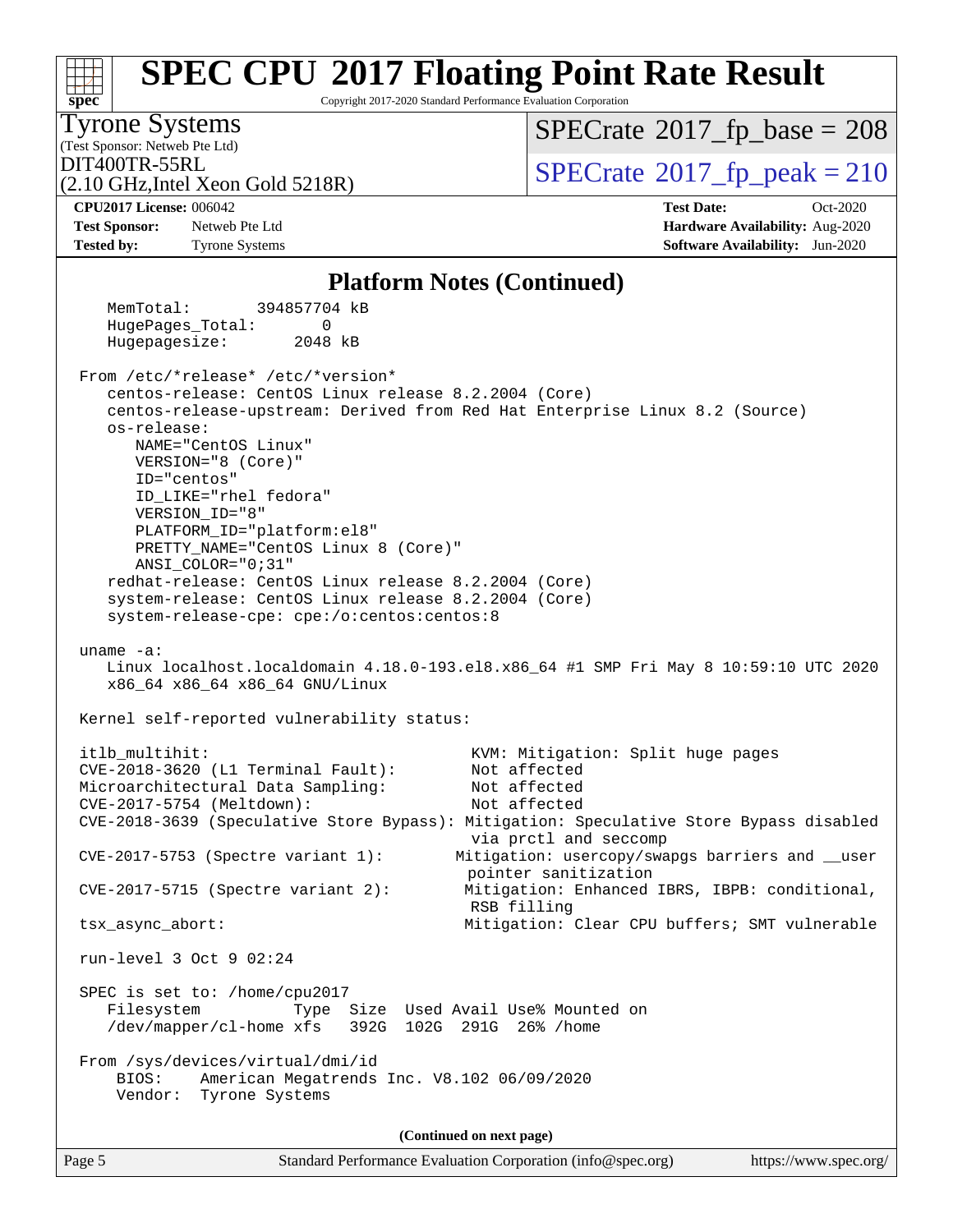#### Page 6 Standard Performance Evaluation Corporation [\(info@spec.org\)](mailto:info@spec.org) <https://www.spec.org/> **[spec](http://www.spec.org/) [SPEC CPU](http://www.spec.org/auto/cpu2017/Docs/result-fields.html#SPECCPU2017FloatingPointRateResult)[2017 Floating Point Rate Result](http://www.spec.org/auto/cpu2017/Docs/result-fields.html#SPECCPU2017FloatingPointRateResult)** Copyright 2017-2020 Standard Performance Evaluation Corporation (Test Sponsor: Netweb Pte Ltd) Tyrone Systems (2.10 GHz,Intel Xeon Gold 5218R)  $DIT400TR-55RL$ <br>(2.10 GHz Intel Xeon Gold 5218R) [SPECrate](http://www.spec.org/auto/cpu2017/Docs/result-fields.html#SPECrate2017fppeak)®[2017\\_fp\\_peak = 2](http://www.spec.org/auto/cpu2017/Docs/result-fields.html#SPECrate2017fppeak)10  $SPECTate$ <sup>®</sup>[2017\\_fp\\_base =](http://www.spec.org/auto/cpu2017/Docs/result-fields.html#SPECrate2017fpbase) 208 **[CPU2017 License:](http://www.spec.org/auto/cpu2017/Docs/result-fields.html#CPU2017License)** 006042 **[Test Date:](http://www.spec.org/auto/cpu2017/Docs/result-fields.html#TestDate)** Oct-2020 **[Test Sponsor:](http://www.spec.org/auto/cpu2017/Docs/result-fields.html#TestSponsor)** Netweb Pte Ltd **[Hardware Availability:](http://www.spec.org/auto/cpu2017/Docs/result-fields.html#HardwareAvailability)** Aug-2020 **[Tested by:](http://www.spec.org/auto/cpu2017/Docs/result-fields.html#Testedby)** Tyrone Systems **[Software Availability:](http://www.spec.org/auto/cpu2017/Docs/result-fields.html#SoftwareAvailability)** Jun-2020 **[Platform Notes \(Continued\)](http://www.spec.org/auto/cpu2017/Docs/result-fields.html#PlatformNotes)** Product: TP12XH-L2I Product Family: empty Serial: empty Additional information from dmidecode follows. WARNING: Use caution when you interpret this section. The 'dmidecode' program reads system data which is "intended to allow hardware to be accurately determined", but the intent may not be met, as there are frequent changes to hardware, firmware, and the "DMTF SMBIOS" standard. Memory: 12x Samsung M393A4K40CB2-CVF 32 GB 2 rank 2933 (End of data from sysinfo program) **[Compiler Version Notes](http://www.spec.org/auto/cpu2017/Docs/result-fields.html#CompilerVersionNotes)** ============================================================================== C | 519.1bm\_r(base, peak) 538.imagick\_r(base, peak) | 544.nab\_r(base, peak) ------------------------------------------------------------------------------ Intel(R) C Compiler for applications running on Intel(R) 64, Version 2021.1 NextGen Build 20200304 Copyright (C) 1985-2020 Intel Corporation. All rights reserved. ------------------------------------------------------------------------------ ==============================================================================  $\vert$  508.namd\_r(base, peak) 510.parest\_r(base, peak) ------------------------------------------------------------------------------ Intel(R) C++ Compiler for applications running on Intel(R) 64, Version 2021.1 NextGen Build 20200304 Copyright (C) 1985-2020 Intel Corporation. All rights reserved. ------------------------------------------------------------------------------ ==============================================================================  $C++$ , C  $| 511.povray_r(base) 526.blender_r(base, peak)$ ------------------------------------------------------------------------------ Intel(R) C++ Compiler for applications running on Intel(R) 64, Version 2021.1 NextGen Build 20200304 Copyright (C) 1985-2020 Intel Corporation. All rights reserved. Intel(R) C Compiler for applications running on Intel(R) 64, Version 2021.1 NextGen Build 20200304 Copyright (C) 1985-2020 Intel Corporation. All rights reserved. ------------------------------------------------------------------------------ ==============================================================================  $C++$ ,  $C$  | 511.povray\_r(peak) ------------------------------------------------------------------------------ **(Continued on next page)**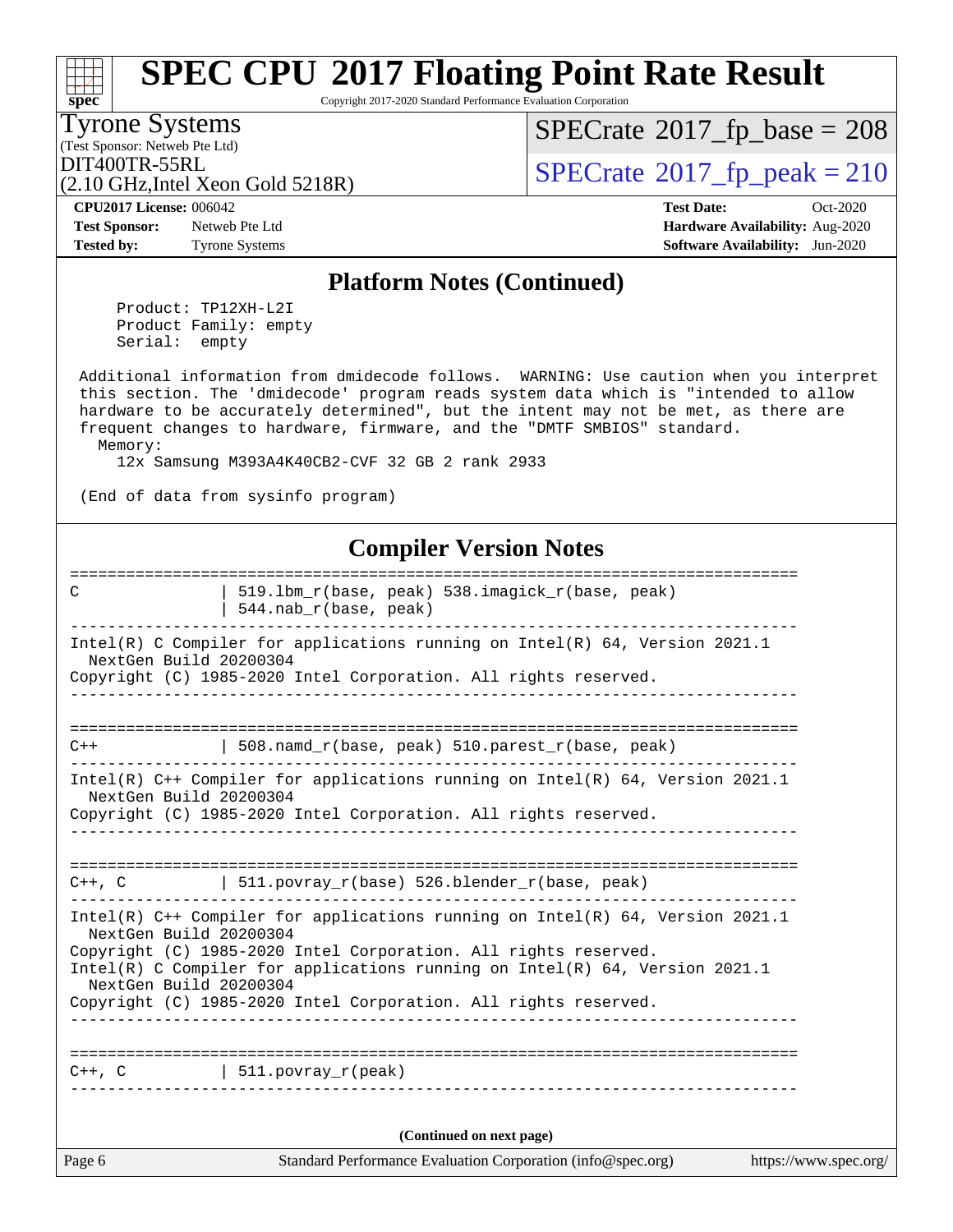

Copyright 2017-2020 Standard Performance Evaluation Corporation

(Test Sponsor: Netweb Pte Ltd) Tyrone Systems

 $SPECrate$ <sup>®</sup>[2017\\_fp\\_base =](http://www.spec.org/auto/cpu2017/Docs/result-fields.html#SPECrate2017fpbase) 208

(2.10 GHz,Intel Xeon Gold 5218R)

DIT400TR-55RL<br>(2.10 GHz Intel Xeon Gold 5218R) [SPECrate](http://www.spec.org/auto/cpu2017/Docs/result-fields.html#SPECrate2017fppeak)®[2017\\_fp\\_peak = 2](http://www.spec.org/auto/cpu2017/Docs/result-fields.html#SPECrate2017fppeak)10

**[Test Sponsor:](http://www.spec.org/auto/cpu2017/Docs/result-fields.html#TestSponsor)** Netweb Pte Ltd **[Hardware Availability:](http://www.spec.org/auto/cpu2017/Docs/result-fields.html#HardwareAvailability)** Aug-2020

**[CPU2017 License:](http://www.spec.org/auto/cpu2017/Docs/result-fields.html#CPU2017License)** 006042 **[Test Date:](http://www.spec.org/auto/cpu2017/Docs/result-fields.html#TestDate)** Oct-2020 **[Tested by:](http://www.spec.org/auto/cpu2017/Docs/result-fields.html#Testedby)** Tyrone Systems **[Software Availability:](http://www.spec.org/auto/cpu2017/Docs/result-fields.html#SoftwareAvailability)** Jun-2020

### **[Compiler Version Notes \(Continued\)](http://www.spec.org/auto/cpu2017/Docs/result-fields.html#CompilerVersionNotes)**

| (Continued on next page)<br>Standard Performance Evaluation Corporation (info@spec.org)<br>https://www.spec.org/<br>Page 7                                                                                                                                                                                                                                                 |
|----------------------------------------------------------------------------------------------------------------------------------------------------------------------------------------------------------------------------------------------------------------------------------------------------------------------------------------------------------------------------|
| 503.bwaves_r(base, peak) 549.fotonik3d_r(base, peak)<br>Fortran<br>554.roms_r(base, peak)                                                                                                                                                                                                                                                                                  |
| Copyright (C) 1985-2020 Intel Corporation. All rights reserved.<br>$Intel(R)$ Fortran Intel(R) 64 Compiler for applications running on Intel(R)<br>64, Version 19.1.1.217 Build 20200306<br>Copyright (C) 1985-2020 Intel Corporation. All rights reserved.                                                                                                                |
| Intel(R) C++ Compiler for applications running on Intel(R) 64, Version 2021.1<br>NextGen Build 20200304<br>Copyright (C) 1985-2020 Intel Corporation. All rights reserved.<br>Intel(R) C Compiler for applications running on Intel(R) $64$ , Version 2021.1<br>NextGen Build 20200304                                                                                     |
| C++, C, Fortran   507.cactuBSSN_r(base, peak)<br>-------------------<br>.                                                                                                                                                                                                                                                                                                  |
| Intel(R) $C++$ Intel(R) 64 Compiler for applications running on Intel(R) 64,<br>Version 19.1.1.217 Build 20200306<br>Copyright (C) 1985-2020 Intel Corporation. All rights reserved.<br>$Intel(R)$ C Intel(R) 64 Compiler for applications running on Intel(R) 64,<br>Version 19.1.1.217 Build 20200306<br>Copyright (C) 1985-2020 Intel Corporation. All rights reserved. |
| $C++$ , C $\qquad \qquad \vert$ 511.povray_r(peak)<br>___________________________________                                                                                                                                                                                                                                                                                  |
| Copyright (C) 1985-2020 Intel Corporation. All rights reserved.                                                                                                                                                                                                                                                                                                            |
| Intel(R) $C++$ Compiler for applications running on Intel(R) 64, Version 2021.1<br>NextGen Build 20200304<br>Copyright (C) 1985-2020 Intel Corporation. All rights reserved.<br>Intel(R) C Compiler for applications running on Intel(R) $64$ , Version 2021.1<br>NextGen Build 20200304                                                                                   |
| C++, C $\vert$ 511.povray_r(base) 526.blender_r(base, peak)                                                                                                                                                                                                                                                                                                                |
| Version 19.1.1.217 Build 20200306<br>Copyright (C) 1985-2020 Intel Corporation. All rights reserved.                                                                                                                                                                                                                                                                       |
| Intel(R) $C++$ Intel(R) 64 Compiler for applications running on Intel(R) 64,<br>Version 19.1.1.217 Build 20200306<br>Copyright (C) 1985-2020 Intel Corporation. All rights reserved.<br>Intel(R) C Intel(R) 64 Compiler for applications running on Intel(R) 64,                                                                                                           |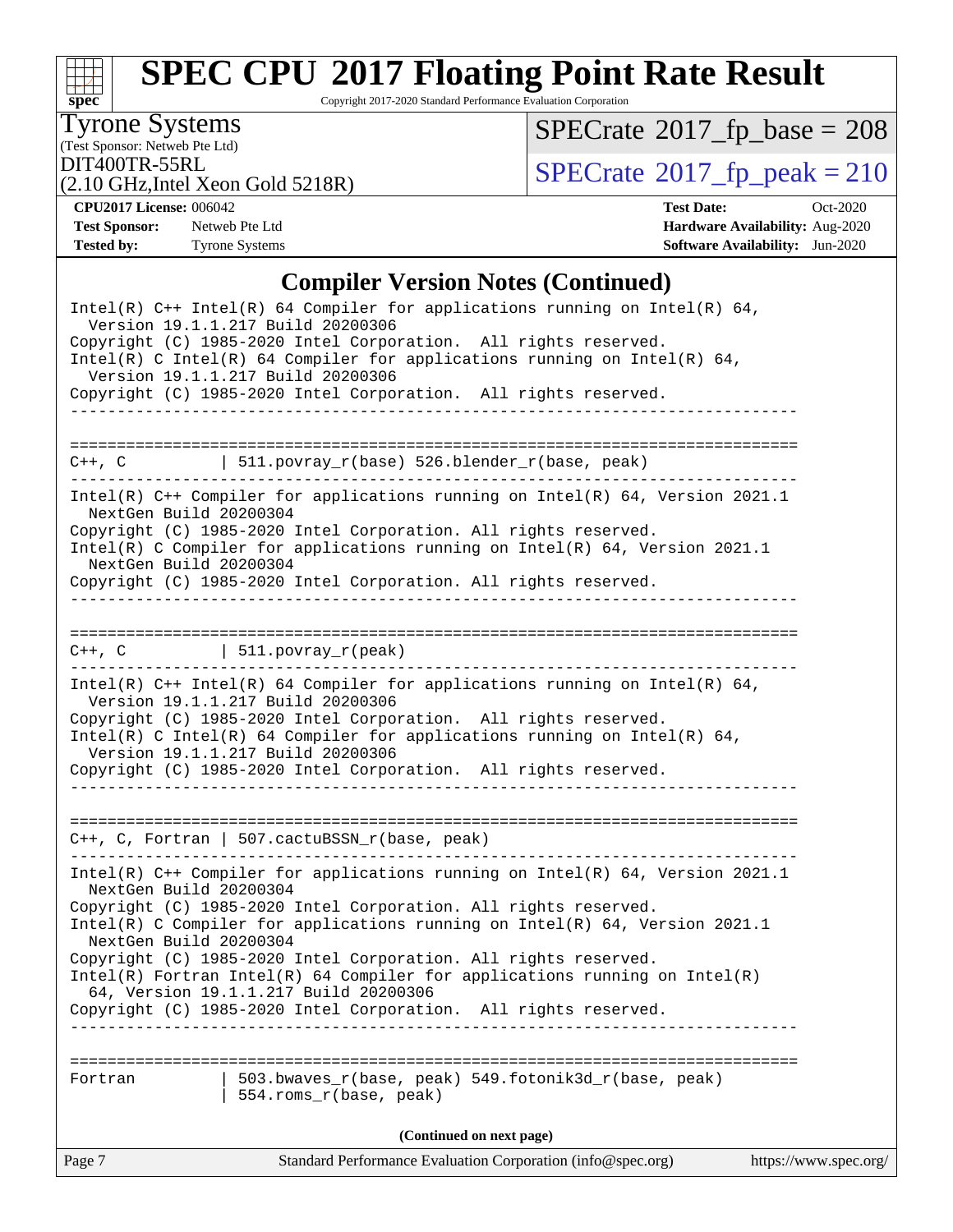# **[SPEC CPU](http://www.spec.org/auto/cpu2017/Docs/result-fields.html#SPECCPU2017FloatingPointRateResult)[2017 Floating Point Rate Result](http://www.spec.org/auto/cpu2017/Docs/result-fields.html#SPECCPU2017FloatingPointRateResult)**

Copyright 2017-2020 Standard Performance Evaluation Corporation

(Test Sponsor: Netweb Pte Ltd) Tyrone Systems

 $SPECrate$ <sup>®</sup>[2017\\_fp\\_base =](http://www.spec.org/auto/cpu2017/Docs/result-fields.html#SPECrate2017fpbase) 208

(2.10 GHz,Intel Xeon Gold 5218R)

DIT400TR-55RL<br> $(2.10 \text{ GHz Intel Xeon Gold 5218R})$  [SPECrate](http://www.spec.org/auto/cpu2017/Docs/result-fields.html#SPECrate2017fppeak)®[2017\\_fp\\_peak = 2](http://www.spec.org/auto/cpu2017/Docs/result-fields.html#SPECrate2017fppeak)10

**[CPU2017 License:](http://www.spec.org/auto/cpu2017/Docs/result-fields.html#CPU2017License)** 006042 **[Test Date:](http://www.spec.org/auto/cpu2017/Docs/result-fields.html#TestDate)** Oct-2020 **[Test Sponsor:](http://www.spec.org/auto/cpu2017/Docs/result-fields.html#TestSponsor)** Netweb Pte Ltd **[Hardware Availability:](http://www.spec.org/auto/cpu2017/Docs/result-fields.html#HardwareAvailability)** Aug-2020 **[Tested by:](http://www.spec.org/auto/cpu2017/Docs/result-fields.html#Testedby)** Tyrone Systems **[Software Availability:](http://www.spec.org/auto/cpu2017/Docs/result-fields.html#SoftwareAvailability)** Jun-2020

### **[Compiler Version Notes \(Continued\)](http://www.spec.org/auto/cpu2017/Docs/result-fields.html#CompilerVersionNotes)**

| $Intel(R)$ Fortran Intel(R) 64 Compiler for applications running on Intel(R)                                                                                                                                                                                                                                                                                         |
|----------------------------------------------------------------------------------------------------------------------------------------------------------------------------------------------------------------------------------------------------------------------------------------------------------------------------------------------------------------------|
| 64, Version 19.1.1.217 Build 20200306<br>Copyright (C) 1985-2020 Intel Corporation. All rights reserved.                                                                                                                                                                                                                                                             |
|                                                                                                                                                                                                                                                                                                                                                                      |
| 521.wrf_r(base) 527.cam4_r(base, peak)<br>Fortran, C                                                                                                                                                                                                                                                                                                                 |
| $Intel(R)$ Fortran Intel(R) 64 Compiler for applications running on Intel(R)<br>64, Version 19.1.1.217 Build 20200306<br>Copyright (C) 1985-2020 Intel Corporation. All rights reserved.<br>Intel(R) C Compiler for applications running on Intel(R) 64, Version 2021.1<br>NextGen Build 20200304<br>Copyright (C) 1985-2020 Intel Corporation. All rights reserved. |
| Fortran, $C$   521.wrf_r(peak)                                                                                                                                                                                                                                                                                                                                       |
| $Intel(R)$ Fortran Intel(R) 64 Compiler for applications running on Intel(R)<br>64, Version 19.1.1.217 Build 20200306<br>Copyright (C) 1985-2020 Intel Corporation. All rights reserved.<br>$Intel(R)$ C Intel(R) 64 Compiler for applications running on Intel(R) 64,<br>Version 19.1.1.217 Build 20200306                                                          |
| Copyright (C) 1985-2020 Intel Corporation. All rights reserved.                                                                                                                                                                                                                                                                                                      |
| Fortran, C   521.wrf_r(base) 527.cam4_r(base, peak)                                                                                                                                                                                                                                                                                                                  |
| $Intel(R)$ Fortran Intel(R) 64 Compiler for applications running on Intel(R)<br>64, Version 19.1.1.217 Build 20200306<br>Copyright (C) 1985-2020 Intel Corporation. All rights reserved.<br>Intel(R) C Compiler for applications running on Intel(R) 64, Version 2021.1<br>NextGen Build 20200304<br>Copyright (C) 1985-2020 Intel Corporation. All rights reserved. |
| $521.wrf_r(peak)$<br>Fortran, C                                                                                                                                                                                                                                                                                                                                      |
|                                                                                                                                                                                                                                                                                                                                                                      |
| $Intel(R)$ Fortran Intel(R) 64 Compiler for applications running on Intel(R)<br>64, Version 19.1.1.217 Build 20200306<br>Copyright (C) 1985-2020 Intel Corporation. All rights reserved.<br>Intel(R) C Intel(R) 64 Compiler for applications running on Intel(R) 64,<br>Version 19.1.1.217 Build 20200306                                                            |
| (Continued on next page)                                                                                                                                                                                                                                                                                                                                             |

| Page 8<br>https://www.spec.org/<br>Standard Performance Evaluation Corporation (info@spec.org) |
|------------------------------------------------------------------------------------------------|
|------------------------------------------------------------------------------------------------|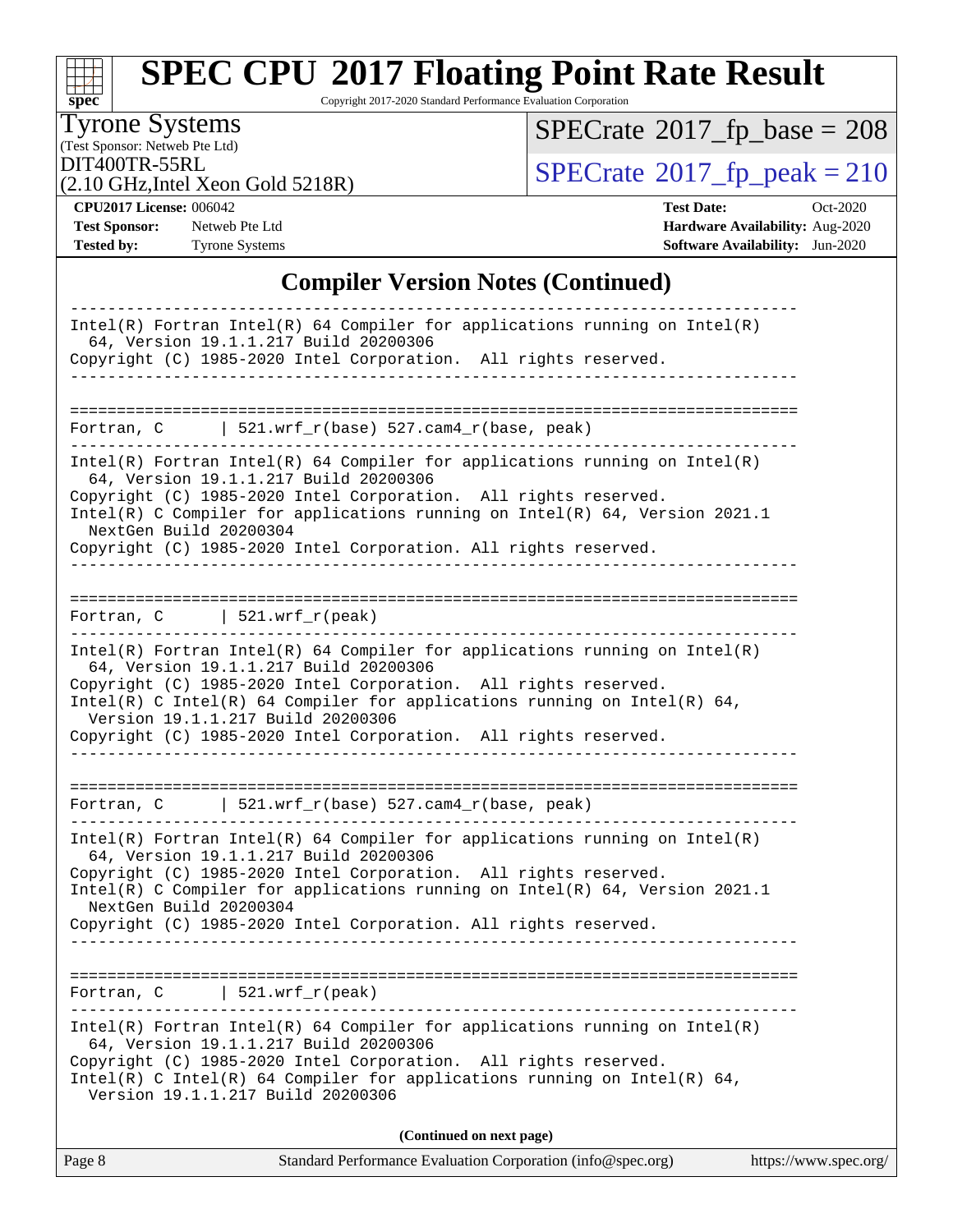# **[SPEC CPU](http://www.spec.org/auto/cpu2017/Docs/result-fields.html#SPECCPU2017FloatingPointRateResult)[2017 Floating Point Rate Result](http://www.spec.org/auto/cpu2017/Docs/result-fields.html#SPECCPU2017FloatingPointRateResult)**

Copyright 2017-2020 Standard Performance Evaluation Corporation

### Tyrone Systems

(Test Sponsor: Netweb Pte Ltd)

 $SPECTate$ <sup>®</sup>[2017\\_fp\\_base =](http://www.spec.org/auto/cpu2017/Docs/result-fields.html#SPECrate2017fpbase) 208

(2.10 GHz,Intel Xeon Gold 5218R)

 $DIT400TR-55RL$ <br>(2.10 GHz Intel Xeon Gold 5218R) [SPECrate](http://www.spec.org/auto/cpu2017/Docs/result-fields.html#SPECrate2017fppeak)®[2017\\_fp\\_peak = 2](http://www.spec.org/auto/cpu2017/Docs/result-fields.html#SPECrate2017fppeak)10

**[Test Sponsor:](http://www.spec.org/auto/cpu2017/Docs/result-fields.html#TestSponsor)** Netweb Pte Ltd **[Hardware Availability:](http://www.spec.org/auto/cpu2017/Docs/result-fields.html#HardwareAvailability)** Aug-2020

**[CPU2017 License:](http://www.spec.org/auto/cpu2017/Docs/result-fields.html#CPU2017License)** 006042 **[Test Date:](http://www.spec.org/auto/cpu2017/Docs/result-fields.html#TestDate)** Oct-2020 **[Tested by:](http://www.spec.org/auto/cpu2017/Docs/result-fields.html#Testedby)** Tyrone Systems **[Software Availability:](http://www.spec.org/auto/cpu2017/Docs/result-fields.html#SoftwareAvailability)** Jun-2020

### **[Compiler Version Notes \(Continued\)](http://www.spec.org/auto/cpu2017/Docs/result-fields.html#CompilerVersionNotes)**

Copyright (C) 1985-2020 Intel Corporation. All rights reserved. ------------------------------------------------------------------------------

### **[Base Compiler Invocation](http://www.spec.org/auto/cpu2017/Docs/result-fields.html#BaseCompilerInvocation)**

[C benchmarks](http://www.spec.org/auto/cpu2017/Docs/result-fields.html#Cbenchmarks): [icc](http://www.spec.org/cpu2017/results/res2020q4/cpu2017-20201012-24144.flags.html#user_CCbase_intel_icc_66fc1ee009f7361af1fbd72ca7dcefbb700085f36577c54f309893dd4ec40d12360134090235512931783d35fd58c0460139e722d5067c5574d8eaf2b3e37e92)

[C++ benchmarks:](http://www.spec.org/auto/cpu2017/Docs/result-fields.html#CXXbenchmarks) [icpc](http://www.spec.org/cpu2017/results/res2020q4/cpu2017-20201012-24144.flags.html#user_CXXbase_intel_icpc_c510b6838c7f56d33e37e94d029a35b4a7bccf4766a728ee175e80a419847e808290a9b78be685c44ab727ea267ec2f070ec5dc83b407c0218cded6866a35d07)

[Fortran benchmarks](http://www.spec.org/auto/cpu2017/Docs/result-fields.html#Fortranbenchmarks): [ifort](http://www.spec.org/cpu2017/results/res2020q4/cpu2017-20201012-24144.flags.html#user_FCbase_intel_ifort_8111460550e3ca792625aed983ce982f94888b8b503583aa7ba2b8303487b4d8a21a13e7191a45c5fd58ff318f48f9492884d4413fa793fd88dd292cad7027ca)

[Benchmarks using both Fortran and C](http://www.spec.org/auto/cpu2017/Docs/result-fields.html#BenchmarksusingbothFortranandC): [ifort](http://www.spec.org/cpu2017/results/res2020q4/cpu2017-20201012-24144.flags.html#user_CC_FCbase_intel_ifort_8111460550e3ca792625aed983ce982f94888b8b503583aa7ba2b8303487b4d8a21a13e7191a45c5fd58ff318f48f9492884d4413fa793fd88dd292cad7027ca) [icc](http://www.spec.org/cpu2017/results/res2020q4/cpu2017-20201012-24144.flags.html#user_CC_FCbase_intel_icc_66fc1ee009f7361af1fbd72ca7dcefbb700085f36577c54f309893dd4ec40d12360134090235512931783d35fd58c0460139e722d5067c5574d8eaf2b3e37e92)

[Benchmarks using both C and C++](http://www.spec.org/auto/cpu2017/Docs/result-fields.html#BenchmarksusingbothCandCXX): [icpc](http://www.spec.org/cpu2017/results/res2020q4/cpu2017-20201012-24144.flags.html#user_CC_CXXbase_intel_icpc_c510b6838c7f56d33e37e94d029a35b4a7bccf4766a728ee175e80a419847e808290a9b78be685c44ab727ea267ec2f070ec5dc83b407c0218cded6866a35d07) [icc](http://www.spec.org/cpu2017/results/res2020q4/cpu2017-20201012-24144.flags.html#user_CC_CXXbase_intel_icc_66fc1ee009f7361af1fbd72ca7dcefbb700085f36577c54f309893dd4ec40d12360134090235512931783d35fd58c0460139e722d5067c5574d8eaf2b3e37e92)

[Benchmarks using Fortran, C, and C++:](http://www.spec.org/auto/cpu2017/Docs/result-fields.html#BenchmarksusingFortranCandCXX) [icpc](http://www.spec.org/cpu2017/results/res2020q4/cpu2017-20201012-24144.flags.html#user_CC_CXX_FCbase_intel_icpc_c510b6838c7f56d33e37e94d029a35b4a7bccf4766a728ee175e80a419847e808290a9b78be685c44ab727ea267ec2f070ec5dc83b407c0218cded6866a35d07) [icc](http://www.spec.org/cpu2017/results/res2020q4/cpu2017-20201012-24144.flags.html#user_CC_CXX_FCbase_intel_icc_66fc1ee009f7361af1fbd72ca7dcefbb700085f36577c54f309893dd4ec40d12360134090235512931783d35fd58c0460139e722d5067c5574d8eaf2b3e37e92) [ifort](http://www.spec.org/cpu2017/results/res2020q4/cpu2017-20201012-24144.flags.html#user_CC_CXX_FCbase_intel_ifort_8111460550e3ca792625aed983ce982f94888b8b503583aa7ba2b8303487b4d8a21a13e7191a45c5fd58ff318f48f9492884d4413fa793fd88dd292cad7027ca)

### **[Base Portability Flags](http://www.spec.org/auto/cpu2017/Docs/result-fields.html#BasePortabilityFlags)**

 503.bwaves\_r: [-DSPEC\\_LP64](http://www.spec.org/cpu2017/results/res2020q4/cpu2017-20201012-24144.flags.html#suite_basePORTABILITY503_bwaves_r_DSPEC_LP64) 507.cactuBSSN\_r: [-DSPEC\\_LP64](http://www.spec.org/cpu2017/results/res2020q4/cpu2017-20201012-24144.flags.html#suite_basePORTABILITY507_cactuBSSN_r_DSPEC_LP64) 508.namd\_r: [-DSPEC\\_LP64](http://www.spec.org/cpu2017/results/res2020q4/cpu2017-20201012-24144.flags.html#suite_basePORTABILITY508_namd_r_DSPEC_LP64) 510.parest\_r: [-DSPEC\\_LP64](http://www.spec.org/cpu2017/results/res2020q4/cpu2017-20201012-24144.flags.html#suite_basePORTABILITY510_parest_r_DSPEC_LP64) 511.povray\_r: [-DSPEC\\_LP64](http://www.spec.org/cpu2017/results/res2020q4/cpu2017-20201012-24144.flags.html#suite_basePORTABILITY511_povray_r_DSPEC_LP64) 519.lbm\_r: [-DSPEC\\_LP64](http://www.spec.org/cpu2017/results/res2020q4/cpu2017-20201012-24144.flags.html#suite_basePORTABILITY519_lbm_r_DSPEC_LP64) 521.wrf\_r: [-DSPEC\\_LP64](http://www.spec.org/cpu2017/results/res2020q4/cpu2017-20201012-24144.flags.html#suite_basePORTABILITY521_wrf_r_DSPEC_LP64) [-DSPEC\\_CASE\\_FLAG](http://www.spec.org/cpu2017/results/res2020q4/cpu2017-20201012-24144.flags.html#b521.wrf_r_baseCPORTABILITY_DSPEC_CASE_FLAG) [-convert big\\_endian](http://www.spec.org/cpu2017/results/res2020q4/cpu2017-20201012-24144.flags.html#user_baseFPORTABILITY521_wrf_r_convert_big_endian_c3194028bc08c63ac5d04de18c48ce6d347e4e562e8892b8bdbdc0214820426deb8554edfa529a3fb25a586e65a3d812c835984020483e7e73212c4d31a38223) 526.blender\_r: [-DSPEC\\_LP64](http://www.spec.org/cpu2017/results/res2020q4/cpu2017-20201012-24144.flags.html#suite_basePORTABILITY526_blender_r_DSPEC_LP64) [-DSPEC\\_LINUX](http://www.spec.org/cpu2017/results/res2020q4/cpu2017-20201012-24144.flags.html#b526.blender_r_baseCPORTABILITY_DSPEC_LINUX) [-funsigned-char](http://www.spec.org/cpu2017/results/res2020q4/cpu2017-20201012-24144.flags.html#user_baseCPORTABILITY526_blender_r_force_uchar_40c60f00ab013830e2dd6774aeded3ff59883ba5a1fc5fc14077f794d777847726e2a5858cbc7672e36e1b067e7e5c1d9a74f7176df07886a243d7cc18edfe67) 527.cam4\_r: [-DSPEC\\_LP64](http://www.spec.org/cpu2017/results/res2020q4/cpu2017-20201012-24144.flags.html#suite_basePORTABILITY527_cam4_r_DSPEC_LP64) [-DSPEC\\_CASE\\_FLAG](http://www.spec.org/cpu2017/results/res2020q4/cpu2017-20201012-24144.flags.html#b527.cam4_r_baseCPORTABILITY_DSPEC_CASE_FLAG) 538.imagick\_r: [-DSPEC\\_LP64](http://www.spec.org/cpu2017/results/res2020q4/cpu2017-20201012-24144.flags.html#suite_basePORTABILITY538_imagick_r_DSPEC_LP64) 544.nab\_r: [-DSPEC\\_LP64](http://www.spec.org/cpu2017/results/res2020q4/cpu2017-20201012-24144.flags.html#suite_basePORTABILITY544_nab_r_DSPEC_LP64) 549.fotonik3d\_r: [-DSPEC\\_LP64](http://www.spec.org/cpu2017/results/res2020q4/cpu2017-20201012-24144.flags.html#suite_basePORTABILITY549_fotonik3d_r_DSPEC_LP64) 554.roms\_r: [-DSPEC\\_LP64](http://www.spec.org/cpu2017/results/res2020q4/cpu2017-20201012-24144.flags.html#suite_basePORTABILITY554_roms_r_DSPEC_LP64)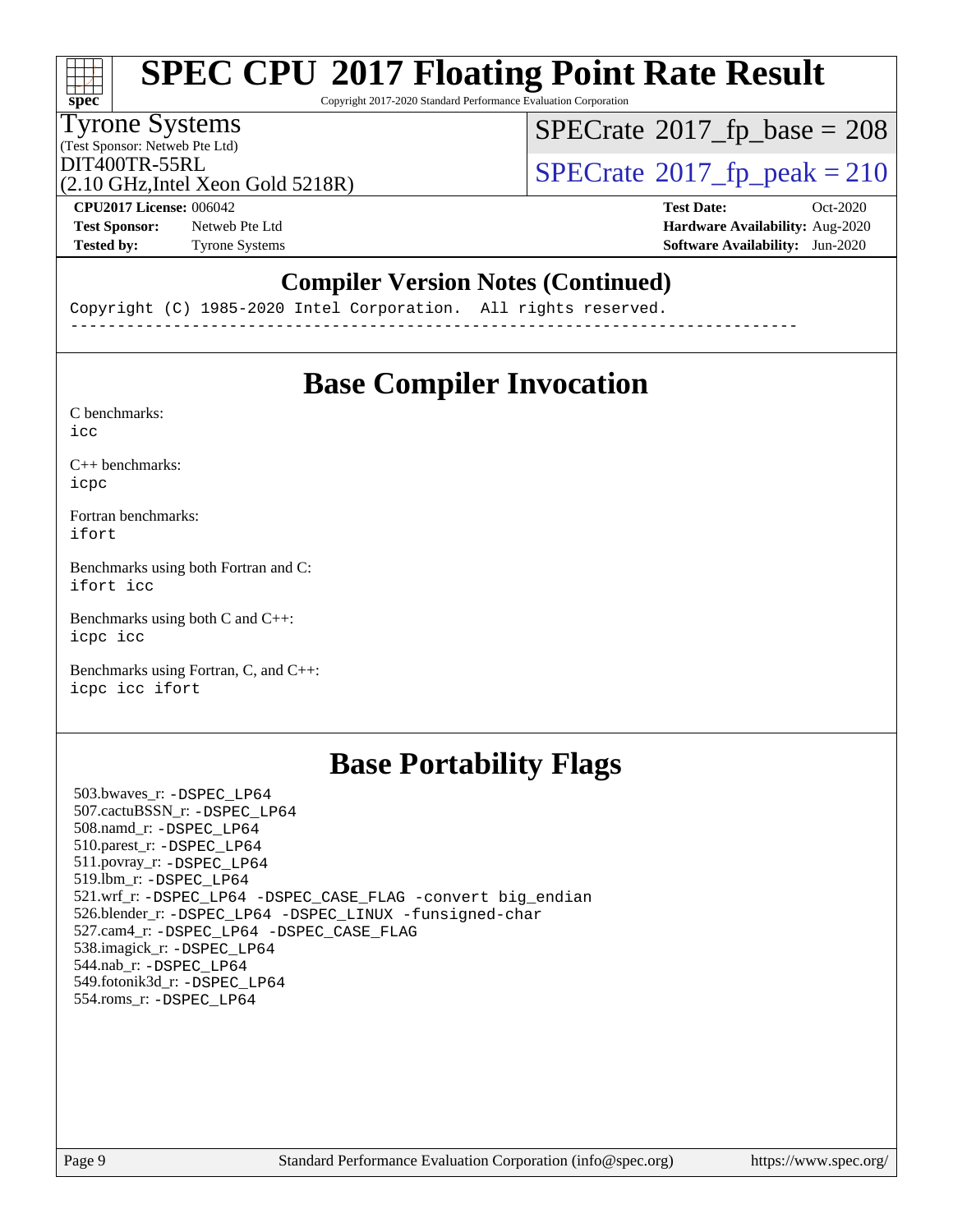#### **[SPEC CPU](http://www.spec.org/auto/cpu2017/Docs/result-fields.html#SPECCPU2017FloatingPointRateResult)[2017 Floating Point Rate Result](http://www.spec.org/auto/cpu2017/Docs/result-fields.html#SPECCPU2017FloatingPointRateResult)**  $+\ +$ **[spec](http://www.spec.org/)** Copyright 2017-2020 Standard Performance Evaluation Corporation Tyrone Systems  $SPECTate$ <sup>®</sup>[2017\\_fp\\_base =](http://www.spec.org/auto/cpu2017/Docs/result-fields.html#SPECrate2017fpbase) 208 (Test Sponsor: Netweb Pte Ltd)  $\text{DIT400TR-55RL}$ <br>(2.10 GHz Intel Xeon Gold 5218R)  $\text{SPECrate}$  $\text{SPECrate}$  $\text{SPECrate}$ <sup>®</sup>[2017\\_fp\\_peak = 2](http://www.spec.org/auto/cpu2017/Docs/result-fields.html#SPECrate2017fppeak)10 (2.10 GHz,Intel Xeon Gold 5218R) **[CPU2017 License:](http://www.spec.org/auto/cpu2017/Docs/result-fields.html#CPU2017License)** 006042 **[Test Date:](http://www.spec.org/auto/cpu2017/Docs/result-fields.html#TestDate)** Oct-2020 **[Test Sponsor:](http://www.spec.org/auto/cpu2017/Docs/result-fields.html#TestSponsor)** Netweb Pte Ltd **[Hardware Availability:](http://www.spec.org/auto/cpu2017/Docs/result-fields.html#HardwareAvailability)** Aug-2020 **[Tested by:](http://www.spec.org/auto/cpu2017/Docs/result-fields.html#Testedby)** Tyrone Systems **[Software Availability:](http://www.spec.org/auto/cpu2017/Docs/result-fields.html#SoftwareAvailability)** Jun-2020 **[Base Optimization Flags](http://www.spec.org/auto/cpu2017/Docs/result-fields.html#BaseOptimizationFlags)** [C benchmarks](http://www.spec.org/auto/cpu2017/Docs/result-fields.html#Cbenchmarks): [-m64](http://www.spec.org/cpu2017/results/res2020q4/cpu2017-20201012-24144.flags.html#user_CCbase_m64-icc) [-qnextgen](http://www.spec.org/cpu2017/results/res2020q4/cpu2017-20201012-24144.flags.html#user_CCbase_f-qnextgen) [-std=c11](http://www.spec.org/cpu2017/results/res2020q4/cpu2017-20201012-24144.flags.html#user_CCbase_std-icc-std_0e1c27790398a4642dfca32ffe6c27b5796f9c2d2676156f2e42c9c44eaad0c049b1cdb667a270c34d979996257aeb8fc440bfb01818dbc9357bd9d174cb8524) [-Wl,-plugin-opt=-x86-branches-within-32B-boundaries](http://www.spec.org/cpu2017/results/res2020q4/cpu2017-20201012-24144.flags.html#user_CCbase_f-x86-branches-within-32B-boundaries_0098b4e4317ae60947b7b728078a624952a08ac37a3c797dfb4ffeb399e0c61a9dd0f2f44ce917e9361fb9076ccb15e7824594512dd315205382d84209e912f3) [-Wl,-z,muldefs](http://www.spec.org/cpu2017/results/res2020q4/cpu2017-20201012-24144.flags.html#user_CCbase_link_force_multiple1_b4cbdb97b34bdee9ceefcfe54f4c8ea74255f0b02a4b23e853cdb0e18eb4525ac79b5a88067c842dd0ee6996c24547a27a4b99331201badda8798ef8a743f577) [-fuse-ld=gold](http://www.spec.org/cpu2017/results/res2020q4/cpu2017-20201012-24144.flags.html#user_CCbase_f-fuse-ld_920b3586e2b8c6e0748b9c84fa9b744736ba725a32cab14ad8f3d4ad28eecb2f59d1144823d2e17006539a88734fe1fc08fc3035f7676166309105a78aaabc32) [-xCORE-AVX512](http://www.spec.org/cpu2017/results/res2020q4/cpu2017-20201012-24144.flags.html#user_CCbase_f-xCORE-AVX512) [-Ofast](http://www.spec.org/cpu2017/results/res2020q4/cpu2017-20201012-24144.flags.html#user_CCbase_f-Ofast) [-ffast-math](http://www.spec.org/cpu2017/results/res2020q4/cpu2017-20201012-24144.flags.html#user_CCbase_f-ffast-math) [-flto](http://www.spec.org/cpu2017/results/res2020q4/cpu2017-20201012-24144.flags.html#user_CCbase_f-flto) [-mfpmath=sse](http://www.spec.org/cpu2017/results/res2020q4/cpu2017-20201012-24144.flags.html#user_CCbase_f-mfpmath_70eb8fac26bde974f8ab713bc9086c5621c0b8d2f6c86f38af0bd7062540daf19db5f3a066d8c6684be05d84c9b6322eb3b5be6619d967835195b93d6c02afa1) [-funroll-loops](http://www.spec.org/cpu2017/results/res2020q4/cpu2017-20201012-24144.flags.html#user_CCbase_f-funroll-loops) [-qopt-mem-layout-trans=4](http://www.spec.org/cpu2017/results/res2020q4/cpu2017-20201012-24144.flags.html#user_CCbase_f-qopt-mem-layout-trans_fa39e755916c150a61361b7846f310bcdf6f04e385ef281cadf3647acec3f0ae266d1a1d22d972a7087a248fd4e6ca390a3634700869573d231a252c784941a8) [-L/usr/local/je5.0.1-64/lib](http://www.spec.org/cpu2017/results/res2020q4/cpu2017-20201012-24144.flags.html#user_CCbase_jemalloc_link_path64_4b10a636b7bce113509b17f3bd0d6226c5fb2346b9178c2d0232c14f04ab830f976640479e5c33dc2bcbbdad86ecfb6634cbbd4418746f06f368b512fced5394) [-ljemalloc](http://www.spec.org/cpu2017/results/res2020q4/cpu2017-20201012-24144.flags.html#user_CCbase_jemalloc_link_lib_d1249b907c500fa1c0672f44f562e3d0f79738ae9e3c4a9c376d49f265a04b9c99b167ecedbf6711b3085be911c67ff61f150a17b3472be731631ba4d0471706) [C++ benchmarks](http://www.spec.org/auto/cpu2017/Docs/result-fields.html#CXXbenchmarks): [-m64](http://www.spec.org/cpu2017/results/res2020q4/cpu2017-20201012-24144.flags.html#user_CXXbase_m64-icc) [-qnextgen](http://www.spec.org/cpu2017/results/res2020q4/cpu2017-20201012-24144.flags.html#user_CXXbase_f-qnextgen) [-Wl,-plugin-opt=-x86-branches-within-32B-boundaries](http://www.spec.org/cpu2017/results/res2020q4/cpu2017-20201012-24144.flags.html#user_CXXbase_f-x86-branches-within-32B-boundaries_0098b4e4317ae60947b7b728078a624952a08ac37a3c797dfb4ffeb399e0c61a9dd0f2f44ce917e9361fb9076ccb15e7824594512dd315205382d84209e912f3) [-Wl,-z,muldefs](http://www.spec.org/cpu2017/results/res2020q4/cpu2017-20201012-24144.flags.html#user_CXXbase_link_force_multiple1_b4cbdb97b34bdee9ceefcfe54f4c8ea74255f0b02a4b23e853cdb0e18eb4525ac79b5a88067c842dd0ee6996c24547a27a4b99331201badda8798ef8a743f577) [-fuse-ld=gold](http://www.spec.org/cpu2017/results/res2020q4/cpu2017-20201012-24144.flags.html#user_CXXbase_f-fuse-ld_920b3586e2b8c6e0748b9c84fa9b744736ba725a32cab14ad8f3d4ad28eecb2f59d1144823d2e17006539a88734fe1fc08fc3035f7676166309105a78aaabc32) [-xCORE-AVX512](http://www.spec.org/cpu2017/results/res2020q4/cpu2017-20201012-24144.flags.html#user_CXXbase_f-xCORE-AVX512) [-Ofast](http://www.spec.org/cpu2017/results/res2020q4/cpu2017-20201012-24144.flags.html#user_CXXbase_f-Ofast) [-ffast-math](http://www.spec.org/cpu2017/results/res2020q4/cpu2017-20201012-24144.flags.html#user_CXXbase_f-ffast-math) [-flto](http://www.spec.org/cpu2017/results/res2020q4/cpu2017-20201012-24144.flags.html#user_CXXbase_f-flto) [-mfpmath=sse](http://www.spec.org/cpu2017/results/res2020q4/cpu2017-20201012-24144.flags.html#user_CXXbase_f-mfpmath_70eb8fac26bde974f8ab713bc9086c5621c0b8d2f6c86f38af0bd7062540daf19db5f3a066d8c6684be05d84c9b6322eb3b5be6619d967835195b93d6c02afa1) [-funroll-loops](http://www.spec.org/cpu2017/results/res2020q4/cpu2017-20201012-24144.flags.html#user_CXXbase_f-funroll-loops) [-qopt-mem-layout-trans=4](http://www.spec.org/cpu2017/results/res2020q4/cpu2017-20201012-24144.flags.html#user_CXXbase_f-qopt-mem-layout-trans_fa39e755916c150a61361b7846f310bcdf6f04e385ef281cadf3647acec3f0ae266d1a1d22d972a7087a248fd4e6ca390a3634700869573d231a252c784941a8) [-L/usr/local/je5.0.1-64/lib](http://www.spec.org/cpu2017/results/res2020q4/cpu2017-20201012-24144.flags.html#user_CXXbase_jemalloc_link_path64_4b10a636b7bce113509b17f3bd0d6226c5fb2346b9178c2d0232c14f04ab830f976640479e5c33dc2bcbbdad86ecfb6634cbbd4418746f06f368b512fced5394) [-ljemalloc](http://www.spec.org/cpu2017/results/res2020q4/cpu2017-20201012-24144.flags.html#user_CXXbase_jemalloc_link_lib_d1249b907c500fa1c0672f44f562e3d0f79738ae9e3c4a9c376d49f265a04b9c99b167ecedbf6711b3085be911c67ff61f150a17b3472be731631ba4d0471706) [Fortran benchmarks:](http://www.spec.org/auto/cpu2017/Docs/result-fields.html#Fortranbenchmarks) [-m64](http://www.spec.org/cpu2017/results/res2020q4/cpu2017-20201012-24144.flags.html#user_FCbase_m64-icc) [-Wl,-plugin-opt=-x86-branches-within-32B-boundaries](http://www.spec.org/cpu2017/results/res2020q4/cpu2017-20201012-24144.flags.html#user_FCbase_f-x86-branches-within-32B-boundaries_0098b4e4317ae60947b7b728078a624952a08ac37a3c797dfb4ffeb399e0c61a9dd0f2f44ce917e9361fb9076ccb15e7824594512dd315205382d84209e912f3) [-Wl,-z,muldefs](http://www.spec.org/cpu2017/results/res2020q4/cpu2017-20201012-24144.flags.html#user_FCbase_link_force_multiple1_b4cbdb97b34bdee9ceefcfe54f4c8ea74255f0b02a4b23e853cdb0e18eb4525ac79b5a88067c842dd0ee6996c24547a27a4b99331201badda8798ef8a743f577) [-fuse-ld=gold](http://www.spec.org/cpu2017/results/res2020q4/cpu2017-20201012-24144.flags.html#user_FCbase_f-fuse-ld_920b3586e2b8c6e0748b9c84fa9b744736ba725a32cab14ad8f3d4ad28eecb2f59d1144823d2e17006539a88734fe1fc08fc3035f7676166309105a78aaabc32) [-xCORE-AVX512](http://www.spec.org/cpu2017/results/res2020q4/cpu2017-20201012-24144.flags.html#user_FCbase_f-xCORE-AVX512) [-O3](http://www.spec.org/cpu2017/results/res2020q4/cpu2017-20201012-24144.flags.html#user_FCbase_f-O3) [-ipo](http://www.spec.org/cpu2017/results/res2020q4/cpu2017-20201012-24144.flags.html#user_FCbase_f-ipo) [-no-prec-div](http://www.spec.org/cpu2017/results/res2020q4/cpu2017-20201012-24144.flags.html#user_FCbase_f-no-prec-div) [-qopt-prefetch](http://www.spec.org/cpu2017/results/res2020q4/cpu2017-20201012-24144.flags.html#user_FCbase_f-qopt-prefetch) [-ffinite-math-only](http://www.spec.org/cpu2017/results/res2020q4/cpu2017-20201012-24144.flags.html#user_FCbase_f_finite_math_only_cb91587bd2077682c4b38af759c288ed7c732db004271a9512da14a4f8007909a5f1427ecbf1a0fb78ff2a814402c6114ac565ca162485bbcae155b5e4258871) [-qopt-multiple-gather-scatter-by-shuffles](http://www.spec.org/cpu2017/results/res2020q4/cpu2017-20201012-24144.flags.html#user_FCbase_f-qopt-multiple-gather-scatter-by-shuffles) [-qopt-mem-layout-trans=4](http://www.spec.org/cpu2017/results/res2020q4/cpu2017-20201012-24144.flags.html#user_FCbase_f-qopt-mem-layout-trans_fa39e755916c150a61361b7846f310bcdf6f04e385ef281cadf3647acec3f0ae266d1a1d22d972a7087a248fd4e6ca390a3634700869573d231a252c784941a8) [-nostandard-realloc-lhs](http://www.spec.org/cpu2017/results/res2020q4/cpu2017-20201012-24144.flags.html#user_FCbase_f_2003_std_realloc_82b4557e90729c0f113870c07e44d33d6f5a304b4f63d4c15d2d0f1fab99f5daaed73bdb9275d9ae411527f28b936061aa8b9c8f2d63842963b95c9dd6426b8a) [-align array32byte](http://www.spec.org/cpu2017/results/res2020q4/cpu2017-20201012-24144.flags.html#user_FCbase_align_array32byte_b982fe038af199962ba9a80c053b8342c548c85b40b8e86eb3cc33dee0d7986a4af373ac2d51c3f7cf710a18d62fdce2948f201cd044323541f22fc0fffc51b6) [-auto](http://www.spec.org/cpu2017/results/res2020q4/cpu2017-20201012-24144.flags.html#user_FCbase_f-auto) [-mbranches-within-32B-boundaries](http://www.spec.org/cpu2017/results/res2020q4/cpu2017-20201012-24144.flags.html#user_FCbase_f-mbranches-within-32B-boundaries) [-L/usr/local/je5.0.1-64/lib](http://www.spec.org/cpu2017/results/res2020q4/cpu2017-20201012-24144.flags.html#user_FCbase_jemalloc_link_path64_4b10a636b7bce113509b17f3bd0d6226c5fb2346b9178c2d0232c14f04ab830f976640479e5c33dc2bcbbdad86ecfb6634cbbd4418746f06f368b512fced5394) [-ljemalloc](http://www.spec.org/cpu2017/results/res2020q4/cpu2017-20201012-24144.flags.html#user_FCbase_jemalloc_link_lib_d1249b907c500fa1c0672f44f562e3d0f79738ae9e3c4a9c376d49f265a04b9c99b167ecedbf6711b3085be911c67ff61f150a17b3472be731631ba4d0471706) [Benchmarks using both Fortran and C](http://www.spec.org/auto/cpu2017/Docs/result-fields.html#BenchmarksusingbothFortranandC): [-m64](http://www.spec.org/cpu2017/results/res2020q4/cpu2017-20201012-24144.flags.html#user_CC_FCbase_m64-icc) [-qnextgen](http://www.spec.org/cpu2017/results/res2020q4/cpu2017-20201012-24144.flags.html#user_CC_FCbase_f-qnextgen) [-std=c11](http://www.spec.org/cpu2017/results/res2020q4/cpu2017-20201012-24144.flags.html#user_CC_FCbase_std-icc-std_0e1c27790398a4642dfca32ffe6c27b5796f9c2d2676156f2e42c9c44eaad0c049b1cdb667a270c34d979996257aeb8fc440bfb01818dbc9357bd9d174cb8524) [-Wl,-plugin-opt=-x86-branches-within-32B-boundaries](http://www.spec.org/cpu2017/results/res2020q4/cpu2017-20201012-24144.flags.html#user_CC_FCbase_f-x86-branches-within-32B-boundaries_0098b4e4317ae60947b7b728078a624952a08ac37a3c797dfb4ffeb399e0c61a9dd0f2f44ce917e9361fb9076ccb15e7824594512dd315205382d84209e912f3) [-Wl,-z,muldefs](http://www.spec.org/cpu2017/results/res2020q4/cpu2017-20201012-24144.flags.html#user_CC_FCbase_link_force_multiple1_b4cbdb97b34bdee9ceefcfe54f4c8ea74255f0b02a4b23e853cdb0e18eb4525ac79b5a88067c842dd0ee6996c24547a27a4b99331201badda8798ef8a743f577) [-fuse-ld=gold](http://www.spec.org/cpu2017/results/res2020q4/cpu2017-20201012-24144.flags.html#user_CC_FCbase_f-fuse-ld_920b3586e2b8c6e0748b9c84fa9b744736ba725a32cab14ad8f3d4ad28eecb2f59d1144823d2e17006539a88734fe1fc08fc3035f7676166309105a78aaabc32) [-xCORE-AVX512](http://www.spec.org/cpu2017/results/res2020q4/cpu2017-20201012-24144.flags.html#user_CC_FCbase_f-xCORE-AVX512) [-Ofast](http://www.spec.org/cpu2017/results/res2020q4/cpu2017-20201012-24144.flags.html#user_CC_FCbase_f-Ofast) [-ffast-math](http://www.spec.org/cpu2017/results/res2020q4/cpu2017-20201012-24144.flags.html#user_CC_FCbase_f-ffast-math) [-flto](http://www.spec.org/cpu2017/results/res2020q4/cpu2017-20201012-24144.flags.html#user_CC_FCbase_f-flto) [-mfpmath=sse](http://www.spec.org/cpu2017/results/res2020q4/cpu2017-20201012-24144.flags.html#user_CC_FCbase_f-mfpmath_70eb8fac26bde974f8ab713bc9086c5621c0b8d2f6c86f38af0bd7062540daf19db5f3a066d8c6684be05d84c9b6322eb3b5be6619d967835195b93d6c02afa1) [-funroll-loops](http://www.spec.org/cpu2017/results/res2020q4/cpu2017-20201012-24144.flags.html#user_CC_FCbase_f-funroll-loops) [-qopt-mem-layout-trans=4](http://www.spec.org/cpu2017/results/res2020q4/cpu2017-20201012-24144.flags.html#user_CC_FCbase_f-qopt-mem-layout-trans_fa39e755916c150a61361b7846f310bcdf6f04e385ef281cadf3647acec3f0ae266d1a1d22d972a7087a248fd4e6ca390a3634700869573d231a252c784941a8) [-O3](http://www.spec.org/cpu2017/results/res2020q4/cpu2017-20201012-24144.flags.html#user_CC_FCbase_f-O3) [-ipo](http://www.spec.org/cpu2017/results/res2020q4/cpu2017-20201012-24144.flags.html#user_CC_FCbase_f-ipo) [-no-prec-div](http://www.spec.org/cpu2017/results/res2020q4/cpu2017-20201012-24144.flags.html#user_CC_FCbase_f-no-prec-div) [-qopt-prefetch](http://www.spec.org/cpu2017/results/res2020q4/cpu2017-20201012-24144.flags.html#user_CC_FCbase_f-qopt-prefetch) [-ffinite-math-only](http://www.spec.org/cpu2017/results/res2020q4/cpu2017-20201012-24144.flags.html#user_CC_FCbase_f_finite_math_only_cb91587bd2077682c4b38af759c288ed7c732db004271a9512da14a4f8007909a5f1427ecbf1a0fb78ff2a814402c6114ac565ca162485bbcae155b5e4258871) [-qopt-multiple-gather-scatter-by-shuffles](http://www.spec.org/cpu2017/results/res2020q4/cpu2017-20201012-24144.flags.html#user_CC_FCbase_f-qopt-multiple-gather-scatter-by-shuffles) [-nostandard-realloc-lhs](http://www.spec.org/cpu2017/results/res2020q4/cpu2017-20201012-24144.flags.html#user_CC_FCbase_f_2003_std_realloc_82b4557e90729c0f113870c07e44d33d6f5a304b4f63d4c15d2d0f1fab99f5daaed73bdb9275d9ae411527f28b936061aa8b9c8f2d63842963b95c9dd6426b8a) [-align array32byte](http://www.spec.org/cpu2017/results/res2020q4/cpu2017-20201012-24144.flags.html#user_CC_FCbase_align_array32byte_b982fe038af199962ba9a80c053b8342c548c85b40b8e86eb3cc33dee0d7986a4af373ac2d51c3f7cf710a18d62fdce2948f201cd044323541f22fc0fffc51b6) [-auto](http://www.spec.org/cpu2017/results/res2020q4/cpu2017-20201012-24144.flags.html#user_CC_FCbase_f-auto) [-mbranches-within-32B-boundaries](http://www.spec.org/cpu2017/results/res2020q4/cpu2017-20201012-24144.flags.html#user_CC_FCbase_f-mbranches-within-32B-boundaries) [-L/usr/local/je5.0.1-64/lib](http://www.spec.org/cpu2017/results/res2020q4/cpu2017-20201012-24144.flags.html#user_CC_FCbase_jemalloc_link_path64_4b10a636b7bce113509b17f3bd0d6226c5fb2346b9178c2d0232c14f04ab830f976640479e5c33dc2bcbbdad86ecfb6634cbbd4418746f06f368b512fced5394) [-ljemalloc](http://www.spec.org/cpu2017/results/res2020q4/cpu2017-20201012-24144.flags.html#user_CC_FCbase_jemalloc_link_lib_d1249b907c500fa1c0672f44f562e3d0f79738ae9e3c4a9c376d49f265a04b9c99b167ecedbf6711b3085be911c67ff61f150a17b3472be731631ba4d0471706) [Benchmarks using both C and C++:](http://www.spec.org/auto/cpu2017/Docs/result-fields.html#BenchmarksusingbothCandCXX) [-m64](http://www.spec.org/cpu2017/results/res2020q4/cpu2017-20201012-24144.flags.html#user_CC_CXXbase_m64-icc) [-qnextgen](http://www.spec.org/cpu2017/results/res2020q4/cpu2017-20201012-24144.flags.html#user_CC_CXXbase_f-qnextgen) [-std=c11](http://www.spec.org/cpu2017/results/res2020q4/cpu2017-20201012-24144.flags.html#user_CC_CXXbase_std-icc-std_0e1c27790398a4642dfca32ffe6c27b5796f9c2d2676156f2e42c9c44eaad0c049b1cdb667a270c34d979996257aeb8fc440bfb01818dbc9357bd9d174cb8524) [-Wl,-plugin-opt=-x86-branches-within-32B-boundaries](http://www.spec.org/cpu2017/results/res2020q4/cpu2017-20201012-24144.flags.html#user_CC_CXXbase_f-x86-branches-within-32B-boundaries_0098b4e4317ae60947b7b728078a624952a08ac37a3c797dfb4ffeb399e0c61a9dd0f2f44ce917e9361fb9076ccb15e7824594512dd315205382d84209e912f3) [-Wl,-z,muldefs](http://www.spec.org/cpu2017/results/res2020q4/cpu2017-20201012-24144.flags.html#user_CC_CXXbase_link_force_multiple1_b4cbdb97b34bdee9ceefcfe54f4c8ea74255f0b02a4b23e853cdb0e18eb4525ac79b5a88067c842dd0ee6996c24547a27a4b99331201badda8798ef8a743f577) [-fuse-ld=gold](http://www.spec.org/cpu2017/results/res2020q4/cpu2017-20201012-24144.flags.html#user_CC_CXXbase_f-fuse-ld_920b3586e2b8c6e0748b9c84fa9b744736ba725a32cab14ad8f3d4ad28eecb2f59d1144823d2e17006539a88734fe1fc08fc3035f7676166309105a78aaabc32) [-xCORE-AVX512](http://www.spec.org/cpu2017/results/res2020q4/cpu2017-20201012-24144.flags.html#user_CC_CXXbase_f-xCORE-AVX512) [-Ofast](http://www.spec.org/cpu2017/results/res2020q4/cpu2017-20201012-24144.flags.html#user_CC_CXXbase_f-Ofast) [-ffast-math](http://www.spec.org/cpu2017/results/res2020q4/cpu2017-20201012-24144.flags.html#user_CC_CXXbase_f-ffast-math) [-flto](http://www.spec.org/cpu2017/results/res2020q4/cpu2017-20201012-24144.flags.html#user_CC_CXXbase_f-flto) [-mfpmath=sse](http://www.spec.org/cpu2017/results/res2020q4/cpu2017-20201012-24144.flags.html#user_CC_CXXbase_f-mfpmath_70eb8fac26bde974f8ab713bc9086c5621c0b8d2f6c86f38af0bd7062540daf19db5f3a066d8c6684be05d84c9b6322eb3b5be6619d967835195b93d6c02afa1) [-funroll-loops](http://www.spec.org/cpu2017/results/res2020q4/cpu2017-20201012-24144.flags.html#user_CC_CXXbase_f-funroll-loops) [-qopt-mem-layout-trans=4](http://www.spec.org/cpu2017/results/res2020q4/cpu2017-20201012-24144.flags.html#user_CC_CXXbase_f-qopt-mem-layout-trans_fa39e755916c150a61361b7846f310bcdf6f04e385ef281cadf3647acec3f0ae266d1a1d22d972a7087a248fd4e6ca390a3634700869573d231a252c784941a8) [-L/usr/local/je5.0.1-64/lib](http://www.spec.org/cpu2017/results/res2020q4/cpu2017-20201012-24144.flags.html#user_CC_CXXbase_jemalloc_link_path64_4b10a636b7bce113509b17f3bd0d6226c5fb2346b9178c2d0232c14f04ab830f976640479e5c33dc2bcbbdad86ecfb6634cbbd4418746f06f368b512fced5394) [-ljemalloc](http://www.spec.org/cpu2017/results/res2020q4/cpu2017-20201012-24144.flags.html#user_CC_CXXbase_jemalloc_link_lib_d1249b907c500fa1c0672f44f562e3d0f79738ae9e3c4a9c376d49f265a04b9c99b167ecedbf6711b3085be911c67ff61f150a17b3472be731631ba4d0471706) [Benchmarks using Fortran, C, and C++](http://www.spec.org/auto/cpu2017/Docs/result-fields.html#BenchmarksusingFortranCandCXX): [-m64](http://www.spec.org/cpu2017/results/res2020q4/cpu2017-20201012-24144.flags.html#user_CC_CXX_FCbase_m64-icc) [-qnextgen](http://www.spec.org/cpu2017/results/res2020q4/cpu2017-20201012-24144.flags.html#user_CC_CXX_FCbase_f-qnextgen) [-std=c11](http://www.spec.org/cpu2017/results/res2020q4/cpu2017-20201012-24144.flags.html#user_CC_CXX_FCbase_std-icc-std_0e1c27790398a4642dfca32ffe6c27b5796f9c2d2676156f2e42c9c44eaad0c049b1cdb667a270c34d979996257aeb8fc440bfb01818dbc9357bd9d174cb8524) [-Wl,-plugin-opt=-x86-branches-within-32B-boundaries](http://www.spec.org/cpu2017/results/res2020q4/cpu2017-20201012-24144.flags.html#user_CC_CXX_FCbase_f-x86-branches-within-32B-boundaries_0098b4e4317ae60947b7b728078a624952a08ac37a3c797dfb4ffeb399e0c61a9dd0f2f44ce917e9361fb9076ccb15e7824594512dd315205382d84209e912f3) [-Wl,-z,muldefs](http://www.spec.org/cpu2017/results/res2020q4/cpu2017-20201012-24144.flags.html#user_CC_CXX_FCbase_link_force_multiple1_b4cbdb97b34bdee9ceefcfe54f4c8ea74255f0b02a4b23e853cdb0e18eb4525ac79b5a88067c842dd0ee6996c24547a27a4b99331201badda8798ef8a743f577) [-fuse-ld=gold](http://www.spec.org/cpu2017/results/res2020q4/cpu2017-20201012-24144.flags.html#user_CC_CXX_FCbase_f-fuse-ld_920b3586e2b8c6e0748b9c84fa9b744736ba725a32cab14ad8f3d4ad28eecb2f59d1144823d2e17006539a88734fe1fc08fc3035f7676166309105a78aaabc32) [-xCORE-AVX512](http://www.spec.org/cpu2017/results/res2020q4/cpu2017-20201012-24144.flags.html#user_CC_CXX_FCbase_f-xCORE-AVX512) [-Ofast](http://www.spec.org/cpu2017/results/res2020q4/cpu2017-20201012-24144.flags.html#user_CC_CXX_FCbase_f-Ofast) [-ffast-math](http://www.spec.org/cpu2017/results/res2020q4/cpu2017-20201012-24144.flags.html#user_CC_CXX_FCbase_f-ffast-math) [-flto](http://www.spec.org/cpu2017/results/res2020q4/cpu2017-20201012-24144.flags.html#user_CC_CXX_FCbase_f-flto) [-mfpmath=sse](http://www.spec.org/cpu2017/results/res2020q4/cpu2017-20201012-24144.flags.html#user_CC_CXX_FCbase_f-mfpmath_70eb8fac26bde974f8ab713bc9086c5621c0b8d2f6c86f38af0bd7062540daf19db5f3a066d8c6684be05d84c9b6322eb3b5be6619d967835195b93d6c02afa1) [-funroll-loops](http://www.spec.org/cpu2017/results/res2020q4/cpu2017-20201012-24144.flags.html#user_CC_CXX_FCbase_f-funroll-loops) [-qopt-mem-layout-trans=4](http://www.spec.org/cpu2017/results/res2020q4/cpu2017-20201012-24144.flags.html#user_CC_CXX_FCbase_f-qopt-mem-layout-trans_fa39e755916c150a61361b7846f310bcdf6f04e385ef281cadf3647acec3f0ae266d1a1d22d972a7087a248fd4e6ca390a3634700869573d231a252c784941a8) [-O3](http://www.spec.org/cpu2017/results/res2020q4/cpu2017-20201012-24144.flags.html#user_CC_CXX_FCbase_f-O3) [-ipo](http://www.spec.org/cpu2017/results/res2020q4/cpu2017-20201012-24144.flags.html#user_CC_CXX_FCbase_f-ipo) [-no-prec-div](http://www.spec.org/cpu2017/results/res2020q4/cpu2017-20201012-24144.flags.html#user_CC_CXX_FCbase_f-no-prec-div) [-qopt-prefetch](http://www.spec.org/cpu2017/results/res2020q4/cpu2017-20201012-24144.flags.html#user_CC_CXX_FCbase_f-qopt-prefetch) [-ffinite-math-only](http://www.spec.org/cpu2017/results/res2020q4/cpu2017-20201012-24144.flags.html#user_CC_CXX_FCbase_f_finite_math_only_cb91587bd2077682c4b38af759c288ed7c732db004271a9512da14a4f8007909a5f1427ecbf1a0fb78ff2a814402c6114ac565ca162485bbcae155b5e4258871) [-qopt-multiple-gather-scatter-by-shuffles](http://www.spec.org/cpu2017/results/res2020q4/cpu2017-20201012-24144.flags.html#user_CC_CXX_FCbase_f-qopt-multiple-gather-scatter-by-shuffles) [-nostandard-realloc-lhs](http://www.spec.org/cpu2017/results/res2020q4/cpu2017-20201012-24144.flags.html#user_CC_CXX_FCbase_f_2003_std_realloc_82b4557e90729c0f113870c07e44d33d6f5a304b4f63d4c15d2d0f1fab99f5daaed73bdb9275d9ae411527f28b936061aa8b9c8f2d63842963b95c9dd6426b8a) [-align array32byte](http://www.spec.org/cpu2017/results/res2020q4/cpu2017-20201012-24144.flags.html#user_CC_CXX_FCbase_align_array32byte_b982fe038af199962ba9a80c053b8342c548c85b40b8e86eb3cc33dee0d7986a4af373ac2d51c3f7cf710a18d62fdce2948f201cd044323541f22fc0fffc51b6) [-auto](http://www.spec.org/cpu2017/results/res2020q4/cpu2017-20201012-24144.flags.html#user_CC_CXX_FCbase_f-auto) [-mbranches-within-32B-boundaries](http://www.spec.org/cpu2017/results/res2020q4/cpu2017-20201012-24144.flags.html#user_CC_CXX_FCbase_f-mbranches-within-32B-boundaries)

**(Continued on next page)**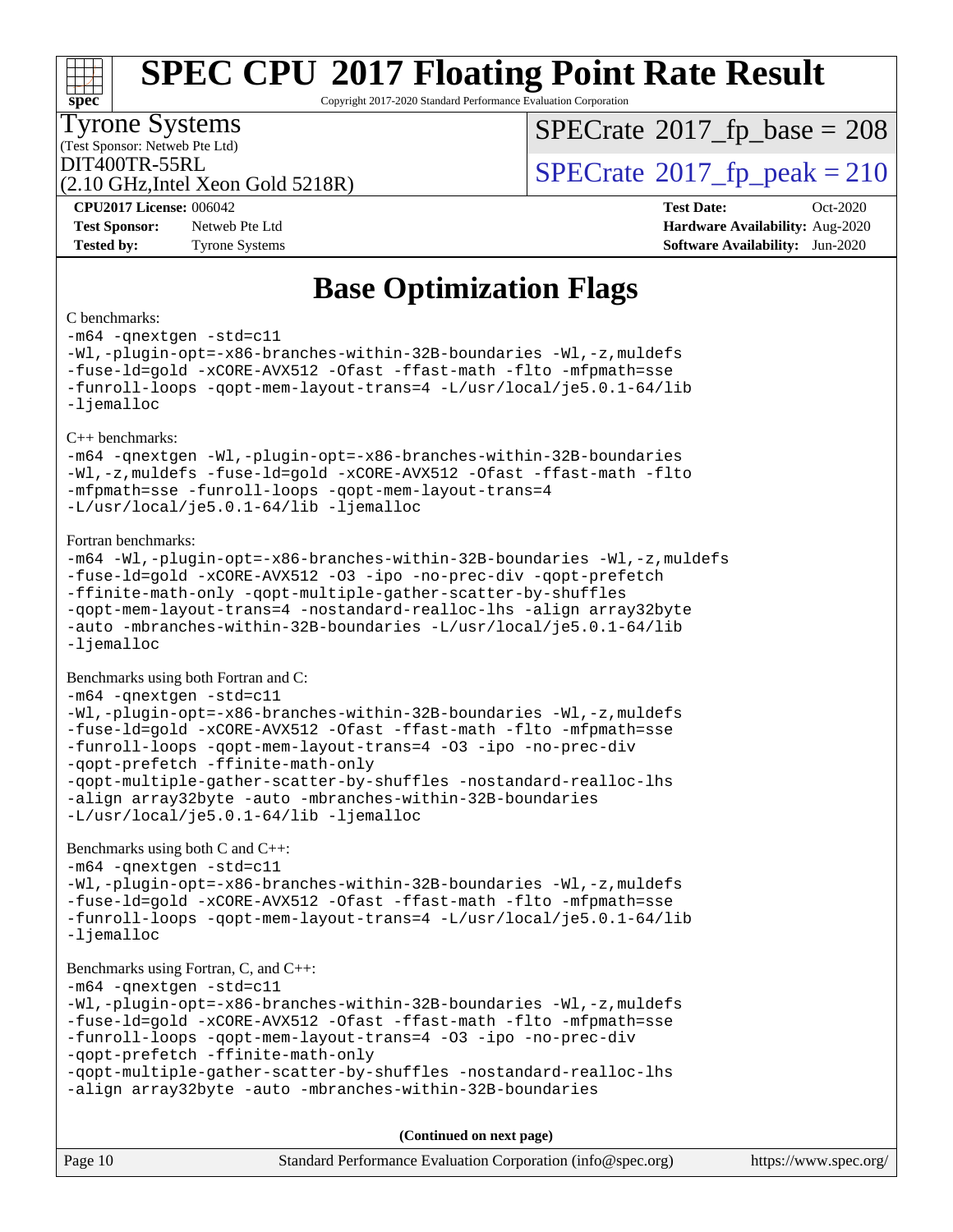# **[SPEC CPU](http://www.spec.org/auto/cpu2017/Docs/result-fields.html#SPECCPU2017FloatingPointRateResult)[2017 Floating Point Rate Result](http://www.spec.org/auto/cpu2017/Docs/result-fields.html#SPECCPU2017FloatingPointRateResult)**

Copyright 2017-2020 Standard Performance Evaluation Corporation

### Tyrone Systems

(Test Sponsor: Netweb Pte Ltd)

 $SPECTate$ <sup>®</sup>[2017\\_fp\\_base =](http://www.spec.org/auto/cpu2017/Docs/result-fields.html#SPECrate2017fpbase) 208

(2.10 GHz,Intel Xeon Gold 5218R)

 $\text{DIT400TR-55RL}$ <br>(2.10 GHz Intel Xeon Gold 5218R)  $\text{SPECrate}$  $\text{SPECrate}$  $\text{SPECrate}$ <sup>®</sup>[2017\\_fp\\_peak = 2](http://www.spec.org/auto/cpu2017/Docs/result-fields.html#SPECrate2017fppeak)10

**[Test Sponsor:](http://www.spec.org/auto/cpu2017/Docs/result-fields.html#TestSponsor)** Netweb Pte Ltd **[Hardware Availability:](http://www.spec.org/auto/cpu2017/Docs/result-fields.html#HardwareAvailability)** Aug-2020 **[Tested by:](http://www.spec.org/auto/cpu2017/Docs/result-fields.html#Testedby)** Tyrone Systems **[Software Availability:](http://www.spec.org/auto/cpu2017/Docs/result-fields.html#SoftwareAvailability)** Jun-2020

**[CPU2017 License:](http://www.spec.org/auto/cpu2017/Docs/result-fields.html#CPU2017License)** 006042 **[Test Date:](http://www.spec.org/auto/cpu2017/Docs/result-fields.html#TestDate)** Oct-2020

## **[Base Optimization Flags \(Continued\)](http://www.spec.org/auto/cpu2017/Docs/result-fields.html#BaseOptimizationFlags)**

[Benchmarks using Fortran, C, and C++](http://www.spec.org/auto/cpu2017/Docs/result-fields.html#BenchmarksusingFortranCandCXX) (continued):

[-L/usr/local/je5.0.1-64/lib](http://www.spec.org/cpu2017/results/res2020q4/cpu2017-20201012-24144.flags.html#user_CC_CXX_FCbase_jemalloc_link_path64_4b10a636b7bce113509b17f3bd0d6226c5fb2346b9178c2d0232c14f04ab830f976640479e5c33dc2bcbbdad86ecfb6634cbbd4418746f06f368b512fced5394) [-ljemalloc](http://www.spec.org/cpu2017/results/res2020q4/cpu2017-20201012-24144.flags.html#user_CC_CXX_FCbase_jemalloc_link_lib_d1249b907c500fa1c0672f44f562e3d0f79738ae9e3c4a9c376d49f265a04b9c99b167ecedbf6711b3085be911c67ff61f150a17b3472be731631ba4d0471706)

### **[Peak Compiler Invocation](http://www.spec.org/auto/cpu2017/Docs/result-fields.html#PeakCompilerInvocation)**

| C benchmarks: |  |
|---------------|--|
| icc           |  |

[C++ benchmarks:](http://www.spec.org/auto/cpu2017/Docs/result-fields.html#CXXbenchmarks) [icpc](http://www.spec.org/cpu2017/results/res2020q4/cpu2017-20201012-24144.flags.html#user_CXXpeak_intel_icpc_c510b6838c7f56d33e37e94d029a35b4a7bccf4766a728ee175e80a419847e808290a9b78be685c44ab727ea267ec2f070ec5dc83b407c0218cded6866a35d07)

[Fortran benchmarks](http://www.spec.org/auto/cpu2017/Docs/result-fields.html#Fortranbenchmarks): [ifort](http://www.spec.org/cpu2017/results/res2020q4/cpu2017-20201012-24144.flags.html#user_FCpeak_intel_ifort_8111460550e3ca792625aed983ce982f94888b8b503583aa7ba2b8303487b4d8a21a13e7191a45c5fd58ff318f48f9492884d4413fa793fd88dd292cad7027ca)

[Benchmarks using both Fortran and C](http://www.spec.org/auto/cpu2017/Docs/result-fields.html#BenchmarksusingbothFortranandC): [ifort](http://www.spec.org/cpu2017/results/res2020q4/cpu2017-20201012-24144.flags.html#user_CC_FCpeak_intel_ifort_8111460550e3ca792625aed983ce982f94888b8b503583aa7ba2b8303487b4d8a21a13e7191a45c5fd58ff318f48f9492884d4413fa793fd88dd292cad7027ca) [icc](http://www.spec.org/cpu2017/results/res2020q4/cpu2017-20201012-24144.flags.html#user_CC_FCpeak_intel_icc_66fc1ee009f7361af1fbd72ca7dcefbb700085f36577c54f309893dd4ec40d12360134090235512931783d35fd58c0460139e722d5067c5574d8eaf2b3e37e92)

[Benchmarks using both C and C++](http://www.spec.org/auto/cpu2017/Docs/result-fields.html#BenchmarksusingbothCandCXX): [icpc](http://www.spec.org/cpu2017/results/res2020q4/cpu2017-20201012-24144.flags.html#user_CC_CXXpeak_intel_icpc_c510b6838c7f56d33e37e94d029a35b4a7bccf4766a728ee175e80a419847e808290a9b78be685c44ab727ea267ec2f070ec5dc83b407c0218cded6866a35d07) [icc](http://www.spec.org/cpu2017/results/res2020q4/cpu2017-20201012-24144.flags.html#user_CC_CXXpeak_intel_icc_66fc1ee009f7361af1fbd72ca7dcefbb700085f36577c54f309893dd4ec40d12360134090235512931783d35fd58c0460139e722d5067c5574d8eaf2b3e37e92)

[Benchmarks using Fortran, C, and C++:](http://www.spec.org/auto/cpu2017/Docs/result-fields.html#BenchmarksusingFortranCandCXX) [icpc](http://www.spec.org/cpu2017/results/res2020q4/cpu2017-20201012-24144.flags.html#user_CC_CXX_FCpeak_intel_icpc_c510b6838c7f56d33e37e94d029a35b4a7bccf4766a728ee175e80a419847e808290a9b78be685c44ab727ea267ec2f070ec5dc83b407c0218cded6866a35d07) [icc](http://www.spec.org/cpu2017/results/res2020q4/cpu2017-20201012-24144.flags.html#user_CC_CXX_FCpeak_intel_icc_66fc1ee009f7361af1fbd72ca7dcefbb700085f36577c54f309893dd4ec40d12360134090235512931783d35fd58c0460139e722d5067c5574d8eaf2b3e37e92) [ifort](http://www.spec.org/cpu2017/results/res2020q4/cpu2017-20201012-24144.flags.html#user_CC_CXX_FCpeak_intel_ifort_8111460550e3ca792625aed983ce982f94888b8b503583aa7ba2b8303487b4d8a21a13e7191a45c5fd58ff318f48f9492884d4413fa793fd88dd292cad7027ca)

### **[Peak Portability Flags](http://www.spec.org/auto/cpu2017/Docs/result-fields.html#PeakPortabilityFlags)**

Same as Base Portability Flags

## **[Peak Optimization Flags](http://www.spec.org/auto/cpu2017/Docs/result-fields.html#PeakOptimizationFlags)**

[C benchmarks](http://www.spec.org/auto/cpu2017/Docs/result-fields.html#Cbenchmarks):

519.lbm\_r: basepeak = yes

538.imagick\_r: basepeak = yes

544.nab\_r: basepeak = yes

[C++ benchmarks:](http://www.spec.org/auto/cpu2017/Docs/result-fields.html#CXXbenchmarks)

**(Continued on next page)**

Page 11 Standard Performance Evaluation Corporation [\(info@spec.org\)](mailto:info@spec.org) <https://www.spec.org/>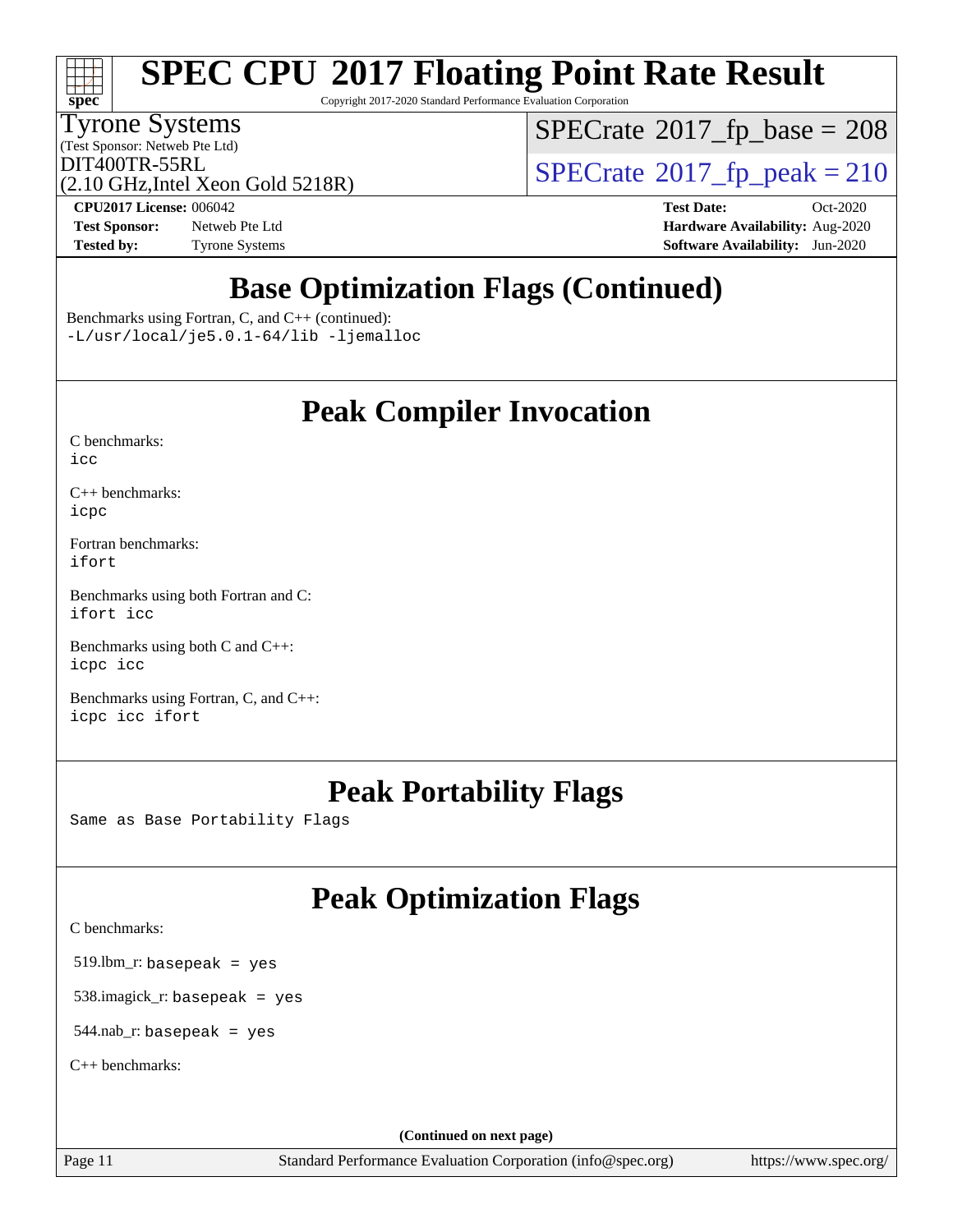

Copyright 2017-2020 Standard Performance Evaluation Corporation

(Test Sponsor: Netweb Pte Ltd) Tyrone Systems

 $SPECTate$ <sup>®</sup>[2017\\_fp\\_base =](http://www.spec.org/auto/cpu2017/Docs/result-fields.html#SPECrate2017fpbase) 208

(2.10 GHz,Intel Xeon Gold 5218R)

 $DIT400TR-55RL$ <br>(2.10 GHz Intel Xeon Gold 5218R) [SPECrate](http://www.spec.org/auto/cpu2017/Docs/result-fields.html#SPECrate2017fppeak)®[2017\\_fp\\_peak = 2](http://www.spec.org/auto/cpu2017/Docs/result-fields.html#SPECrate2017fppeak)10

**[Test Sponsor:](http://www.spec.org/auto/cpu2017/Docs/result-fields.html#TestSponsor)** Netweb Pte Ltd **[Hardware Availability:](http://www.spec.org/auto/cpu2017/Docs/result-fields.html#HardwareAvailability)** Aug-2020 **[Tested by:](http://www.spec.org/auto/cpu2017/Docs/result-fields.html#Testedby)** Tyrone Systems **[Software Availability:](http://www.spec.org/auto/cpu2017/Docs/result-fields.html#SoftwareAvailability)** Jun-2020

**[CPU2017 License:](http://www.spec.org/auto/cpu2017/Docs/result-fields.html#CPU2017License)** 006042 **[Test Date:](http://www.spec.org/auto/cpu2017/Docs/result-fields.html#TestDate)** Oct-2020

## **[Peak Optimization Flags \(Continued\)](http://www.spec.org/auto/cpu2017/Docs/result-fields.html#PeakOptimizationFlags)**

508.namd\_r: basepeak = yes

 510.parest\_r: [-m64](http://www.spec.org/cpu2017/results/res2020q4/cpu2017-20201012-24144.flags.html#user_peakCXXLD510_parest_r_m64-icc) [-qnextgen](http://www.spec.org/cpu2017/results/res2020q4/cpu2017-20201012-24144.flags.html#user_peakCXXLD510_parest_r_f-qnextgen) [-Wl,-plugin-opt=-x86-branches-within-32B-boundaries](http://www.spec.org/cpu2017/results/res2020q4/cpu2017-20201012-24144.flags.html#user_peakLDFLAGS510_parest_r_f-x86-branches-within-32B-boundaries_0098b4e4317ae60947b7b728078a624952a08ac37a3c797dfb4ffeb399e0c61a9dd0f2f44ce917e9361fb9076ccb15e7824594512dd315205382d84209e912f3) [-Wl,-z,muldefs](http://www.spec.org/cpu2017/results/res2020q4/cpu2017-20201012-24144.flags.html#user_peakEXTRA_LDFLAGS510_parest_r_link_force_multiple1_b4cbdb97b34bdee9ceefcfe54f4c8ea74255f0b02a4b23e853cdb0e18eb4525ac79b5a88067c842dd0ee6996c24547a27a4b99331201badda8798ef8a743f577) [-fuse-ld=gold](http://www.spec.org/cpu2017/results/res2020q4/cpu2017-20201012-24144.flags.html#user_peakEXTRA_LDFLAGS510_parest_r_f-fuse-ld_920b3586e2b8c6e0748b9c84fa9b744736ba725a32cab14ad8f3d4ad28eecb2f59d1144823d2e17006539a88734fe1fc08fc3035f7676166309105a78aaabc32) [-xCORE-AVX512](http://www.spec.org/cpu2017/results/res2020q4/cpu2017-20201012-24144.flags.html#user_peakCXXOPTIMIZE510_parest_r_f-xCORE-AVX512) [-Ofast](http://www.spec.org/cpu2017/results/res2020q4/cpu2017-20201012-24144.flags.html#user_peakCXXOPTIMIZE510_parest_r_f-Ofast) [-ffast-math](http://www.spec.org/cpu2017/results/res2020q4/cpu2017-20201012-24144.flags.html#user_peakCXXOPTIMIZE510_parest_r_f-ffast-math) [-flto](http://www.spec.org/cpu2017/results/res2020q4/cpu2017-20201012-24144.flags.html#user_peakCXXOPTIMIZE510_parest_r_f-flto) [-mfpmath=sse](http://www.spec.org/cpu2017/results/res2020q4/cpu2017-20201012-24144.flags.html#user_peakCXXOPTIMIZE510_parest_r_f-mfpmath_70eb8fac26bde974f8ab713bc9086c5621c0b8d2f6c86f38af0bd7062540daf19db5f3a066d8c6684be05d84c9b6322eb3b5be6619d967835195b93d6c02afa1) [-funroll-loops](http://www.spec.org/cpu2017/results/res2020q4/cpu2017-20201012-24144.flags.html#user_peakCXXOPTIMIZE510_parest_r_f-funroll-loops) [-qopt-mem-layout-trans=4](http://www.spec.org/cpu2017/results/res2020q4/cpu2017-20201012-24144.flags.html#user_peakCXXOPTIMIZE510_parest_r_f-qopt-mem-layout-trans_fa39e755916c150a61361b7846f310bcdf6f04e385ef281cadf3647acec3f0ae266d1a1d22d972a7087a248fd4e6ca390a3634700869573d231a252c784941a8) [-L/usr/local/je5.0.1-64/lib](http://www.spec.org/cpu2017/results/res2020q4/cpu2017-20201012-24144.flags.html#user_peakEXTRA_LIBS510_parest_r_jemalloc_link_path64_4b10a636b7bce113509b17f3bd0d6226c5fb2346b9178c2d0232c14f04ab830f976640479e5c33dc2bcbbdad86ecfb6634cbbd4418746f06f368b512fced5394) [-ljemalloc](http://www.spec.org/cpu2017/results/res2020q4/cpu2017-20201012-24144.flags.html#user_peakEXTRA_LIBS510_parest_r_jemalloc_link_lib_d1249b907c500fa1c0672f44f562e3d0f79738ae9e3c4a9c376d49f265a04b9c99b167ecedbf6711b3085be911c67ff61f150a17b3472be731631ba4d0471706)

[Fortran benchmarks](http://www.spec.org/auto/cpu2017/Docs/result-fields.html#Fortranbenchmarks):

```
 503.bwaves_r: -m64 -Wl,-plugin-opt=-x86-branches-within-32B-boundaries
-Wl,-z,muldefs -fuse-ld=gold -xCORE-AVX512 -O3 -ipo
-no-prec-div -qopt-prefetch -ffinite-math-only
-qopt-multiple-gather-scatter-by-shuffles
-qopt-mem-layout-trans=4 -nostandard-realloc-lhs
-align array32byte -auto -mbranches-within-32B-boundaries
-L/usr/local/je5.0.1-64/lib -ljemalloc
```
549.fotonik3d\_r: basepeak = yes

554.roms\_r: Same as 503.bwaves\_r

[Benchmarks using both Fortran and C](http://www.spec.org/auto/cpu2017/Docs/result-fields.html#BenchmarksusingbothFortranandC):

```
 521.wrf_r: -prof-gen(pass 1) -prof-use(pass 2) -xCORE-AVX512 -O3
-ipo -no-prec-div -qopt-prefetch -ffinite-math-only
-qopt-multiple-gather-scatter-by-shuffles
-qopt-mem-layout-trans=4 -mbranches-within-32B-boundaries
-nostandard-realloc-lhs -align array32byte -auto
-L/usr/local/je5.0.1-64/lib -ljemalloc
```
 $527$ .cam $4$ \_r: basepeak = yes

[Benchmarks using both C and C++](http://www.spec.org/auto/cpu2017/Docs/result-fields.html#BenchmarksusingbothCandCXX):

```
 511.povray_r: -prof-gen(pass 1) -prof-use(pass 2) -xCORE-AVX512 -O3
-ipo -no-prec-div -qopt-prefetch -ffinite-math-only
-qopt-multiple-gather-scatter-by-shuffles
-qopt-mem-layout-trans=4 -mbranches-within-32B-boundaries
-L/usr/local/je5.0.1-64/lib -ljemalloc
```
526.blender\_r: basepeak = yes

[Benchmarks using Fortran, C, and C++:](http://www.spec.org/auto/cpu2017/Docs/result-fields.html#BenchmarksusingFortranCandCXX)

**(Continued on next page)**